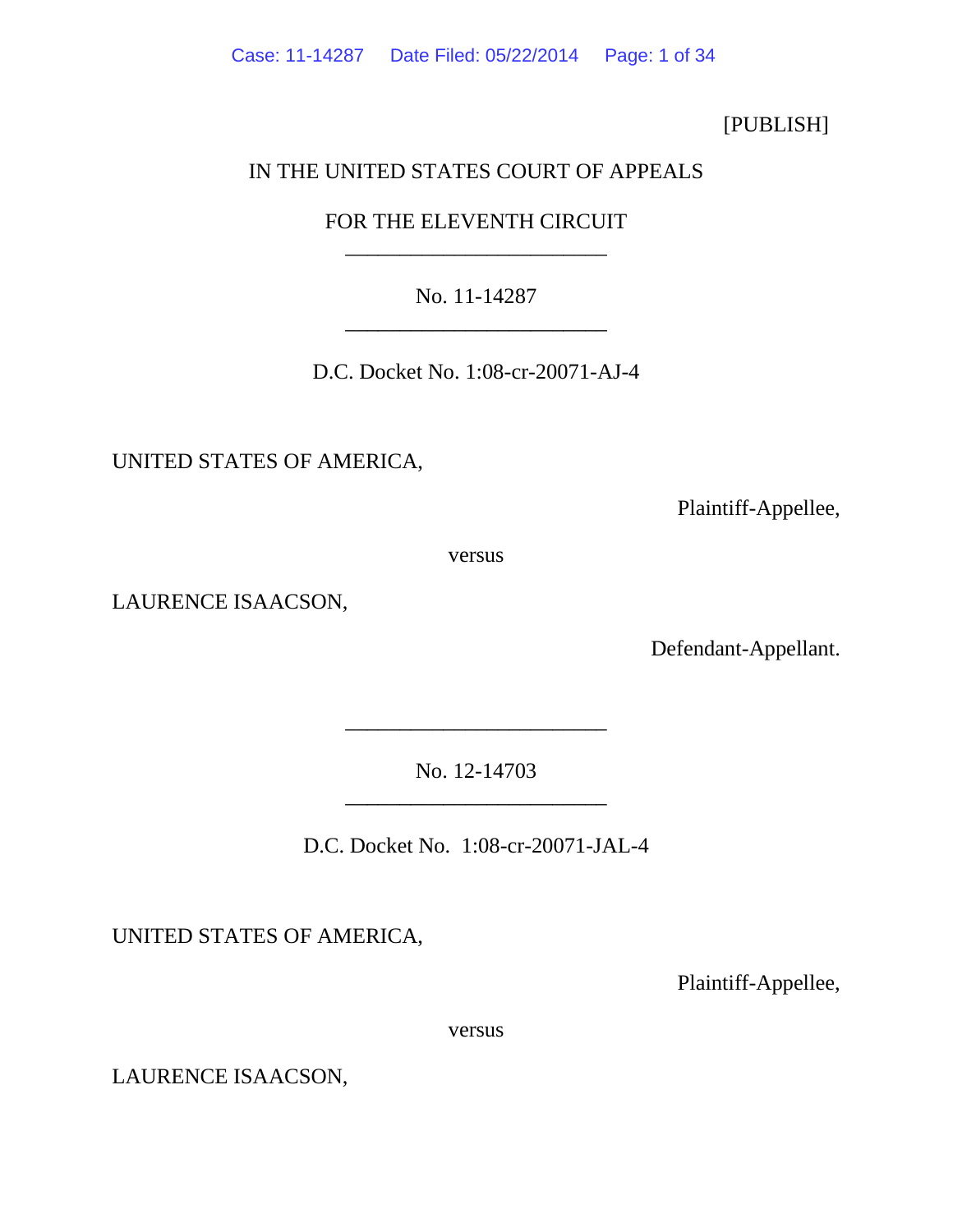Defendant-Appellant.

Appeals from the United States District Court for the Southern District of Florida

\_\_\_\_\_\_\_\_\_\_\_\_\_\_\_\_\_\_\_\_\_\_\_\_

\_\_\_\_\_\_\_\_\_\_\_\_\_\_\_\_\_\_\_\_\_\_\_\_

(May 22, 2014)

Before MARTIN, FAY, and SENTELLE, [\\*](#page-1-0) Circuit Judges. MARTIN, Circuit Judge:

Laurence Isaacson was convicted after a jury trial on account of his participation in a conspiracy to commit securities fraud in violation of 18 U.S.C. § 371. He was sentenced to 36-months imprisonment and ordered to pay \$8 million in restitution. In this consolidated appeal, Mr. Isaacson challenges his conviction, his sentence, and the District Court's denial of his motion for a new trial. After careful review, and with the benefit of oral argument, we affirm Mr. Isaacson's conviction and the District Court's denial of his motion for a new trial, but vacate his sentence and remand with instructions for resentencing.

# **I. Background**

# A. The Criminal Conspiracy

This case arises out of a complex scheme designed to defraud investors through a group of hedge funds we will call the Lancer Fund. At the core of the

<span id="page-1-0"></span> <sup>\*</sup> Honorable David Bryan Sentelle, United States Circuit Judge for the District of Columbia, sitting by designation.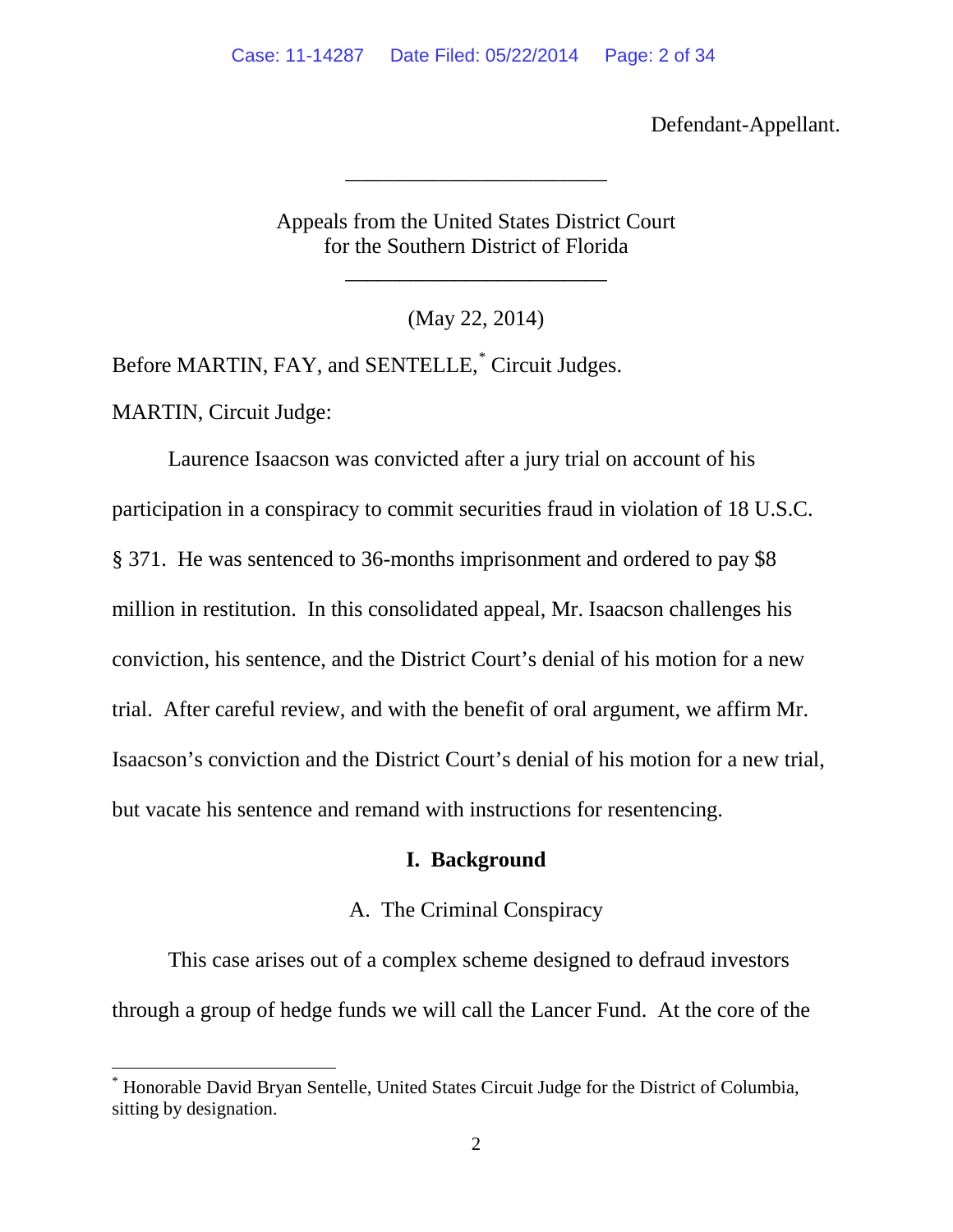#### Case: 11-14287 Date Filed: 05/22/2014 Page: 3 of 34

criminal enterprise were Michael Lauer, Martin Garvey, and Eric Hauser, all of whom had ownership interests in the Lancer Fund. Also central to the scheme was Bruce Cowen, who served as the Lancer Fund's managing director.

The fraud charged in this case began in earnest in late 1999, when the Lancer Fund began investing in publicly traded shell companies, or companies that typically had no real assets or business operations. Once the Lancer Fund controlled the shell companies, it drove up the share prices by buying stock in the companies at artificially inflated prices. This caused the shell companies to appear much more valuable than they really were. By the conspiracy's end, these worthless and overpriced shell companies made up the majority of the Lancer Fund's investment portfolio. Among the shell companies the Lancer Fund invested in were ServiceMax of America (SMX), Augment Systems (AUG), and Nu-D-Zine, each of which Mr. Isaacson helped the Lancer Fund acquire and manage.

Investors had no way to know what the Lancer Fund was doing because it did not disclose the companies in which it invested. This policy prevented investors from verifying for themselves the value and performance of the Lancer Fund. Instead, investors generally depended on evaluations given by Lancer Fund managers and to some extent on annual audits by independent auditors.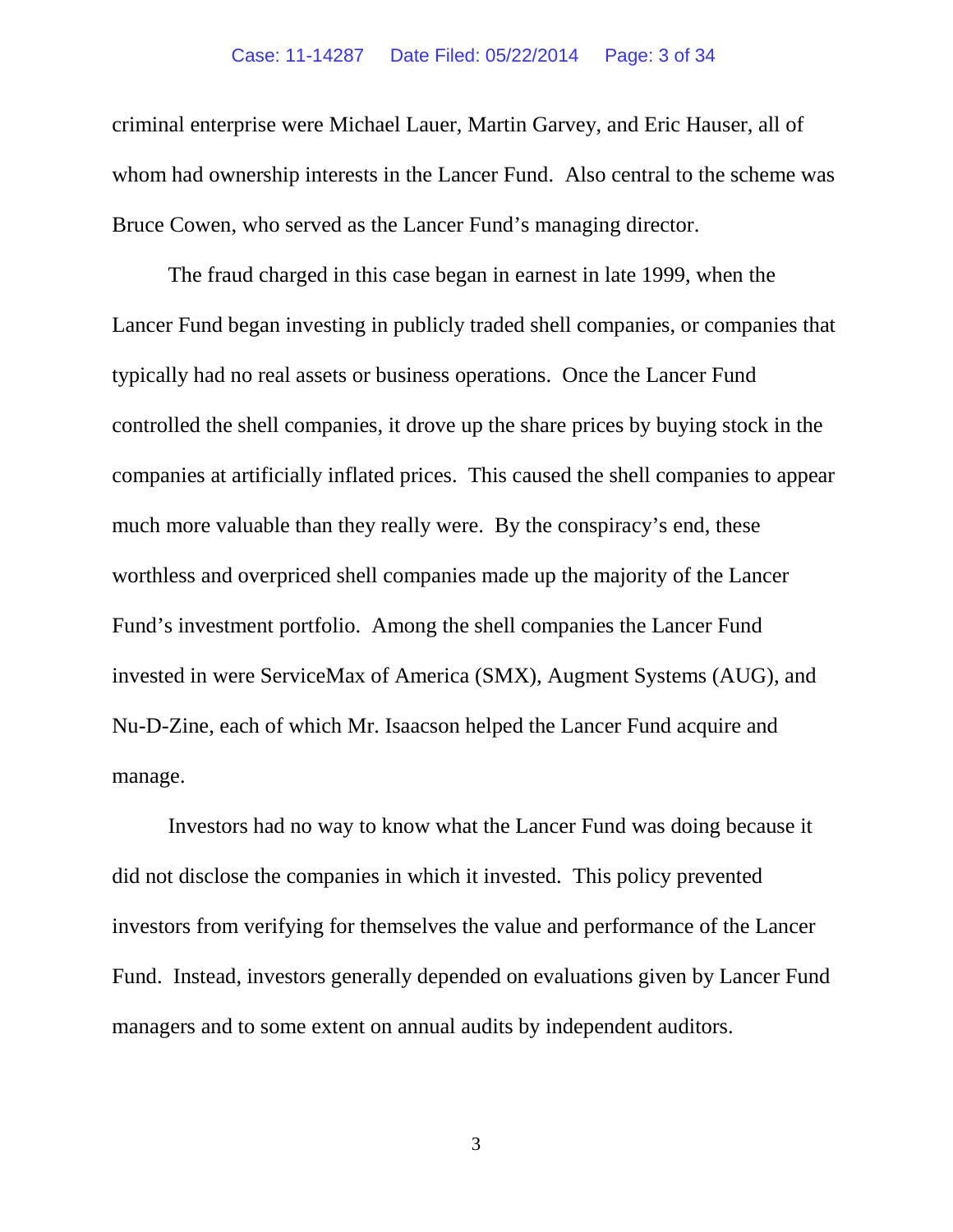#### Case: 11-14287 Date Filed: 05/22/2014 Page: 4 of 34

Mr. Isaacson's criminal involvement with the conspiracy began when the Lancer Fund's auditors became suspicious about the value of the shell companies in the investment portfolio and sought support for their assigned market value. In an effort to placate the auditors, Mr. Cowen sought valuations in early 2002 from consultants corroborating the market value of the companies. One of the consultants was Milton Barbarosh, who shared an office with Mr. Isaacson in Florida.

At first, Mr. Barbarosh was not sure how he would fulfill Mr. Cowen's request, because "there was no basis to show that the value of the companies were worth anywhere near the value of the public market." Eventually, Mr. Barbarosh decided that he could evaluate the shell companies by producing hypothetical valuations based on future business plans that were not intended to be implemented. Mr. Barbarosh shared this fraudulent plan with Mr. Isaacson, who reported that he had already suggested the idea to Mr. Cowen, and Mr. Cowen had said that it "would be fine if [Mr. Barbarosh did] the reports on that basis." Mr. Barbarosh testified that he told Mr. Isaacson that the purpose of the valuations was to support the market price of the companies, and that he "probably" summarized the rest of the conversation with Mr. Cowen for Mr. Isaacson.

With a plan in place, Mr. Barbarosh began work on the valuation reports for SMX and Nu-D-Zine. To do that, he needed some model business plans that he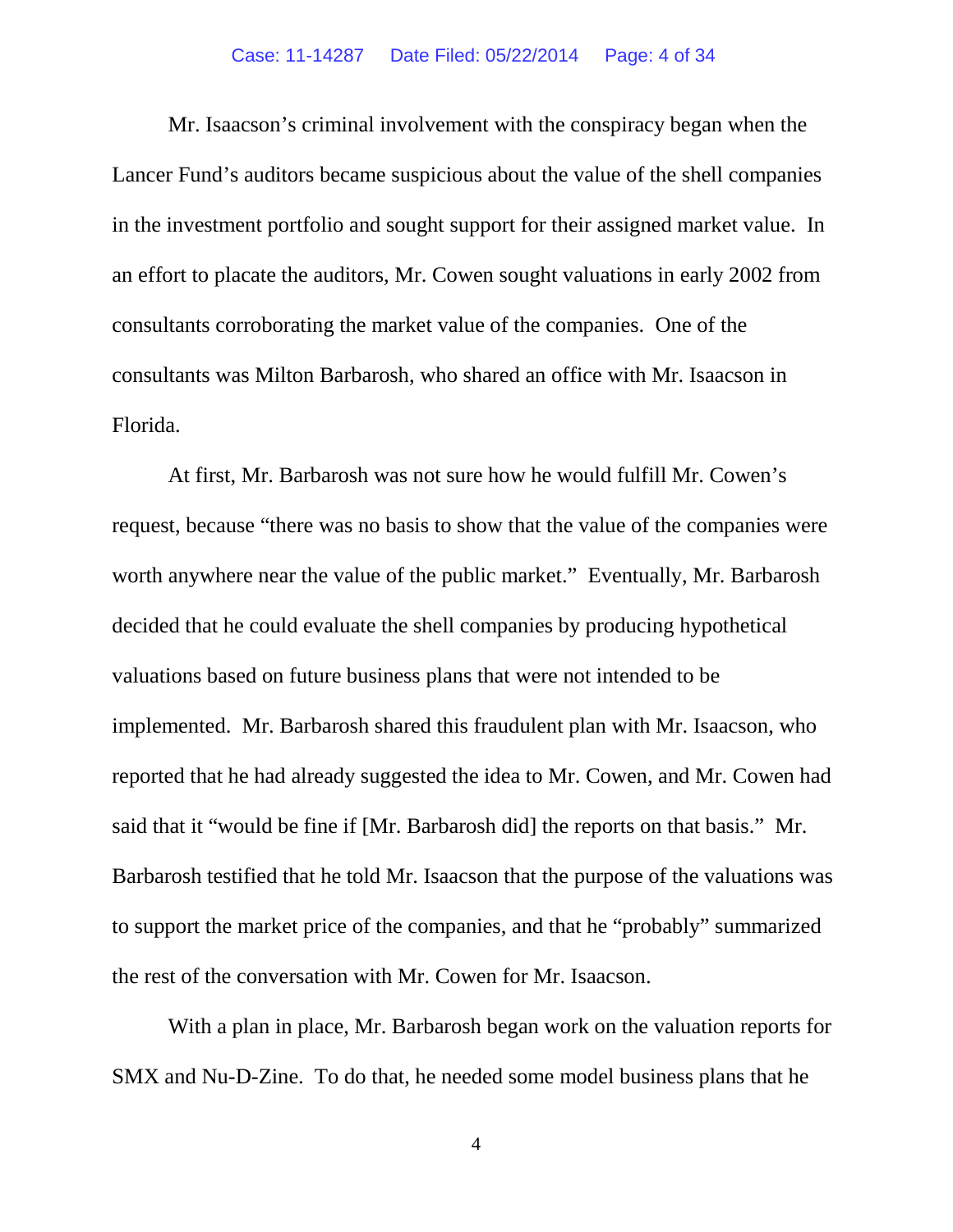#### Case: 11-14287 Date Filed: 05/22/2014 Page: 5 of 34

could say were being implemented at the companies. Mr. Isaacson agreed to help and found two plans with figures that would allow Mr. Barbarosh to come close to the market value. Neither of these plans was ever actually going to be implemented at either SMX or Nu-D-Zine.

Mr. Barbarosh completed the valuations consistent with Mr. Cowen's request and sent him the final reports, which were dated May 23 and June 7, 2002.<sup>[1](#page-4-0)</sup> After Mr. Barbarosh sent the last of the reports, Mr. Isaacson spoke with Mr. Cowen and passed the message along to Mr. Barbarosh that "the reports were great, and that the auditors had accepted them." The record does not indicate when exactly the Lancer Fund sent the reports to the auditors.

Messrs. Isaacson and Barbarosh were also involved in similar efforts to produce inflated valuations in 2003. Investors eventually became suspicious, however, in part because the auditors had not issued a report about the Lancer Fund's 2001 performance by 2003. In an effort to stave off investors' attempts to withdraw their money—which the Lancer Fund did not have—the Lancer Fund continued to misrepresent its performance to investors and encourage them to accept redemption in the form of Lancer Fund securities as opposed to cash.

<span id="page-4-0"></span><sup>&</sup>lt;sup>1</sup> Mr. Barbarosh also produced a false valuation report for AUG, but Mr. Isaacson apparently did not provide a business plan to assist in the production of that report. The AUG report was dated May 3, 2002.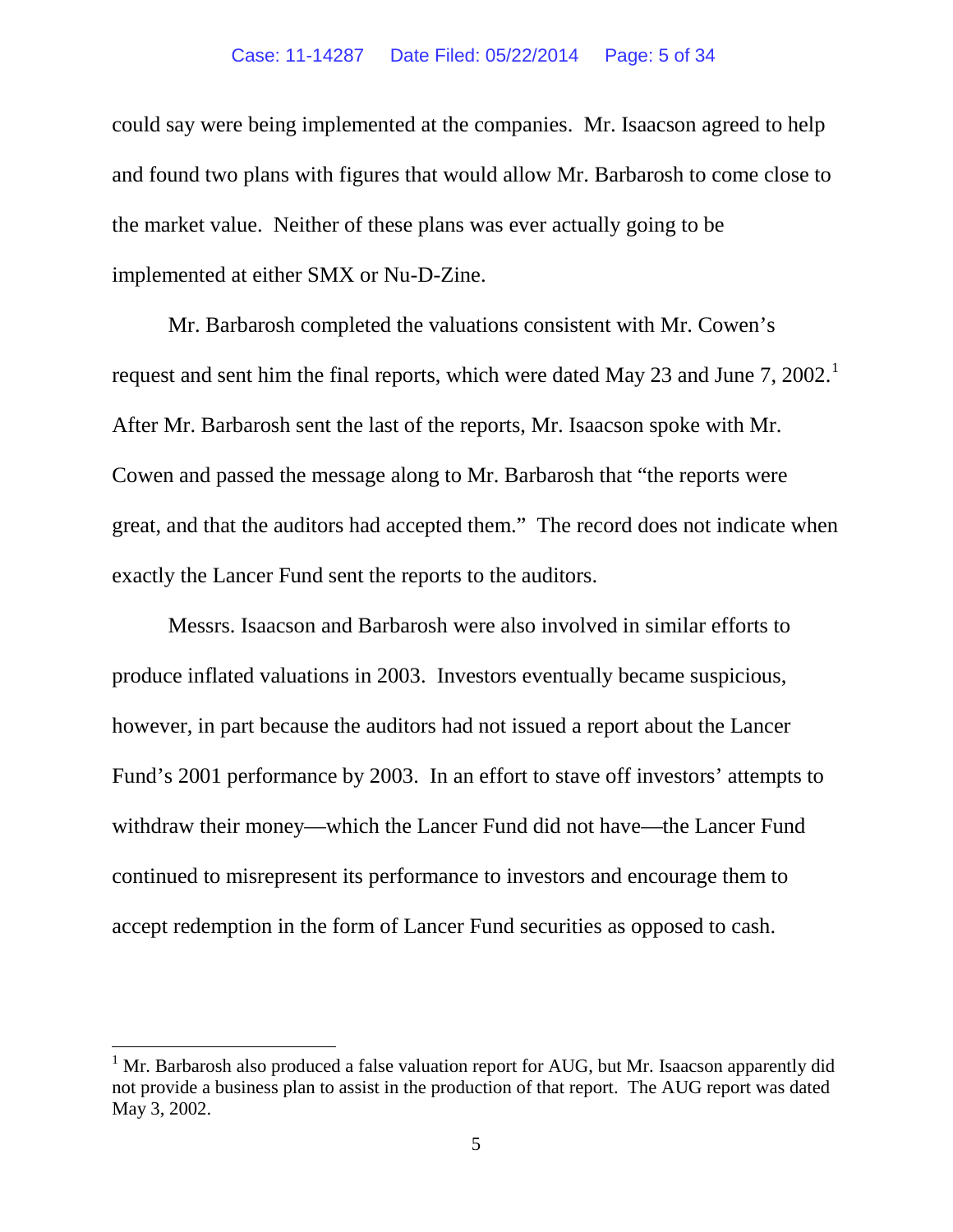Mr. Isaacson was indicted, along with Messrs. Lauer, Garvey, Hauser, and Barbarosh, on January 29, 2008. The indictment charged the co-conspirators with conspiracy to commit wire, mail, and securities fraud, in violation of 18 U.S.C. § 371 (Count One), and six counts of wire fraud, in violation of 18 U.S.C. §§ 1343 and 2 (Counts Two through Seven). Mr. Cowen was charged separately.

### B. The Prosecution

Due in large part to three continuances, which were granted at various defendants' requests, Mr. Isaacson was not brought to trial until spring of 2010. In March 2010, the District Court began jury selection based on prospective jurors' responses to written questionnaires, which the parties had helped to prepare. The delay between indictment and Mr. Isaacson's trial prompted him to file a Speedy Trial Act motion to dismiss on April 19, 2010, which the District Court denied.

After a lengthy trial, Mr. Isaacson was convicted of conspiracy to commit securities fraud, as charged in Count One. The District Court dismissed Count Seven before submitting the case to the jury; the jury acquitted Mr. Isaacson of Counts Two, Three, and Four; and did not reach a verdict on Counts Five and Six. Ultimately, Messrs. Hauser, Cowen, and Barbarosh pleaded guilty based on their involvement in the scheme. Messrs. Lauer and Garvey were, however, acquitted after a jury trial.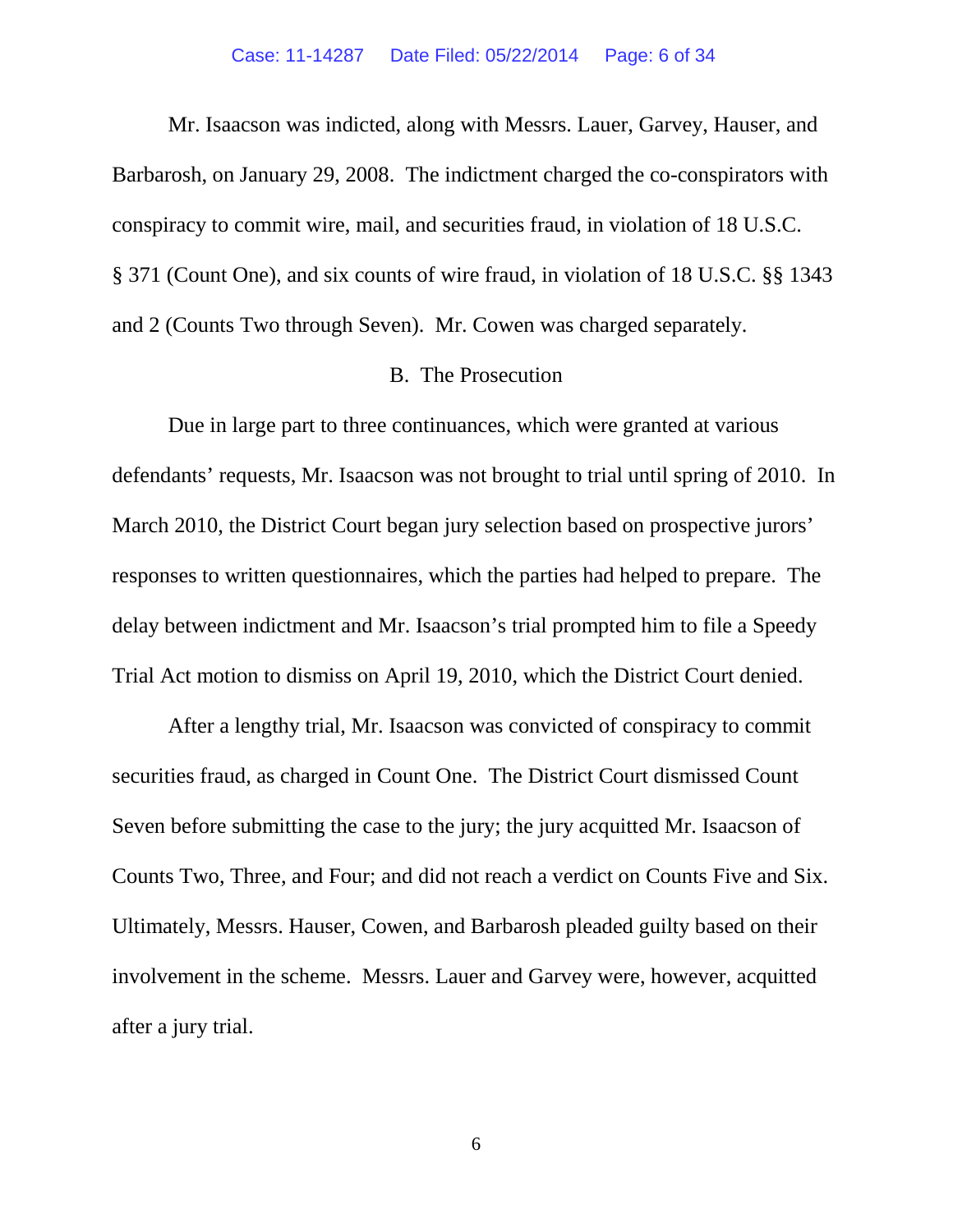#### C. Sentencing

Mr. Isaacson's presentence investigation report (PSR) noted that his offense corresponded to a base offense level of 6, and also recommended that the Court impose the following enhancements: a 20-level loss amount enhancement, pursuant to United States Sentencing Guidelines (USSG) § 2B1.1(b)(1)(K); a 4 level number of victims enhancement, pursuant to USSG § 2B1.1(b)(2)(B); a 2 level sophisticated means enhancement, pursuant to USSG § 2B1.1(b)(9)(C); and a 4-level enhancement pursuant to USSG § 2B1.1(17)(A)(ii), because Mr. Isaacson was licensed with the Securities and Exchange Commission at the time he committed the offense. These enhancements brought Mr. Isaacson's offense level to 36, which corresponded to a guideline range of 188- to 235-months imprisonment. The statutory maximum sentence for a violation of 18 U.S.C. § 371 is 60-months imprisonment.

Mr. Isaacson objected to the loss amount enhancement, the number of victims enhancement, and the sophisticated means enhancement, and also objected to the lack of a 2-level minor role reduction pursuant to USSG § 3B1.2(b). At sentencing, Mr. Isaacson's loss amount objection proved the most controversial, and ultimately drove the guideline calculation.

The PSR attributed a loss of \$15 million to Mr. Isaacson based on an investment Morgan Stanley made on June 28, 2002. The District Court eventually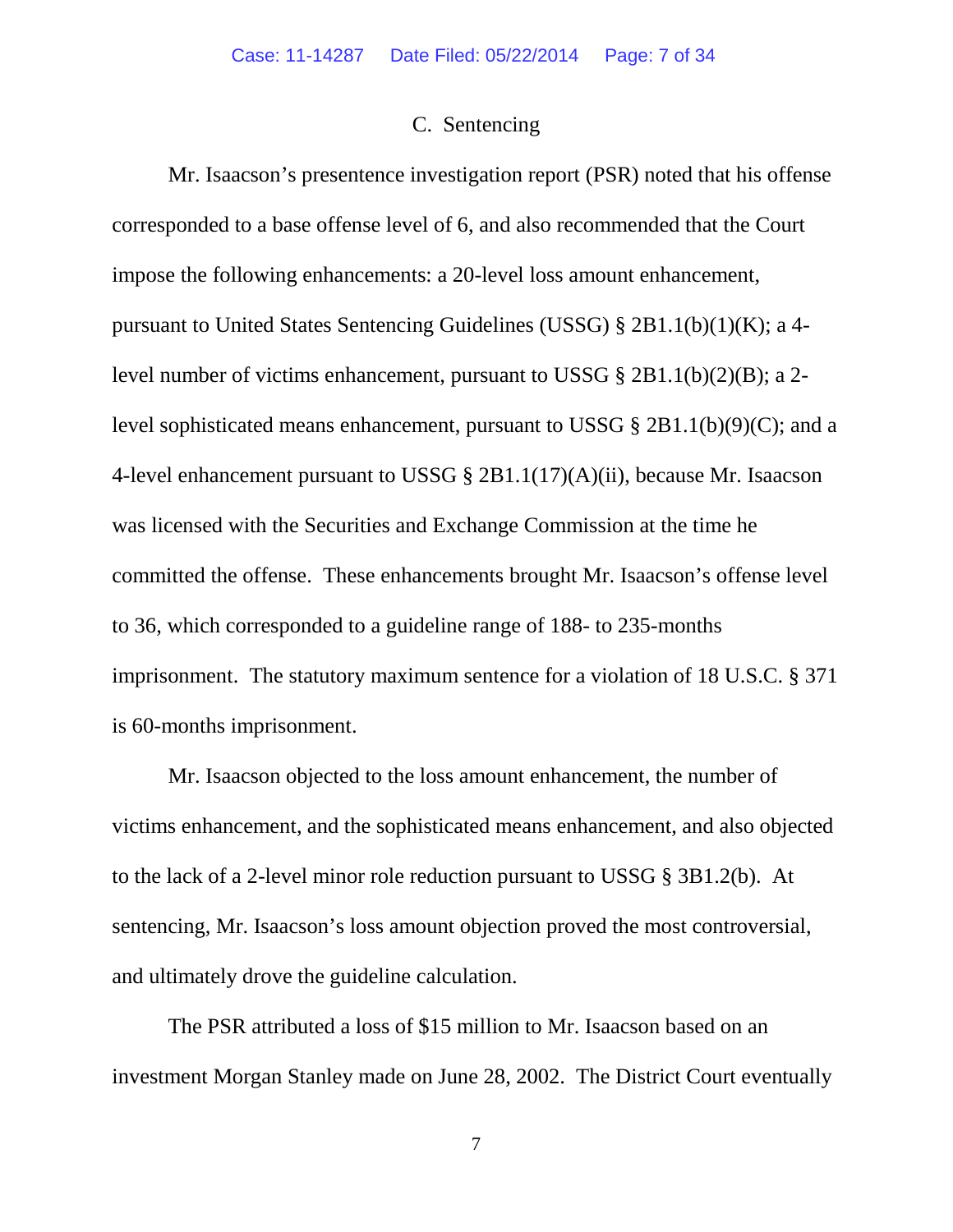#### Case: 11-14287 Date Filed: 05/22/2014 Page: 8 of 34

agreed with the attribution, after much deliberation. In sentencing Mr. Isaacson, the District Court defined his agreement to participate in the conspiracy narrowly, as a conspiracy to defraud the auditors. Despite this narrow definition, the District Court concluded that by defrauding the auditors, Mr. Isaacson participated in the broader conspiracy that caused Morgan Stanley to make its investment.

This loss amount enhancement brought Mr. Isaacson's guideline range above the maximum sentence permitted by his statute of conviction, and so the Court declined to rule on the remainder of Mr. Isaacson's objections. The Court ultimately sentenced Mr. Isaacson to 36-months imprisonment, a downward variance from his 60-month guideline range. Cf. USSG § 5G1.1(a) ("Where the statutorily authorized maximum sentence is less than the minimum of the applicable guideline range, the statutory authorized maximum sentence shall be the guideline range."). The District Court also ordered Mr. Isaacson to pay \$8 million in restitution to Morgan Stanley. This was the amount of loss the Court found the government proved at sentencing.

#### D. The Rule 33 Motion

About two years after Mr. Isaacson's conviction, he filed a motion pursuant to Federal Rule of Criminal Procedure 33 seeking a new trial, as well as an evidentiary hearing, based on newly discovered evidence about an alleged prosecutorial conflict of interest. Mr. Isaacson asserted his discovery that the lead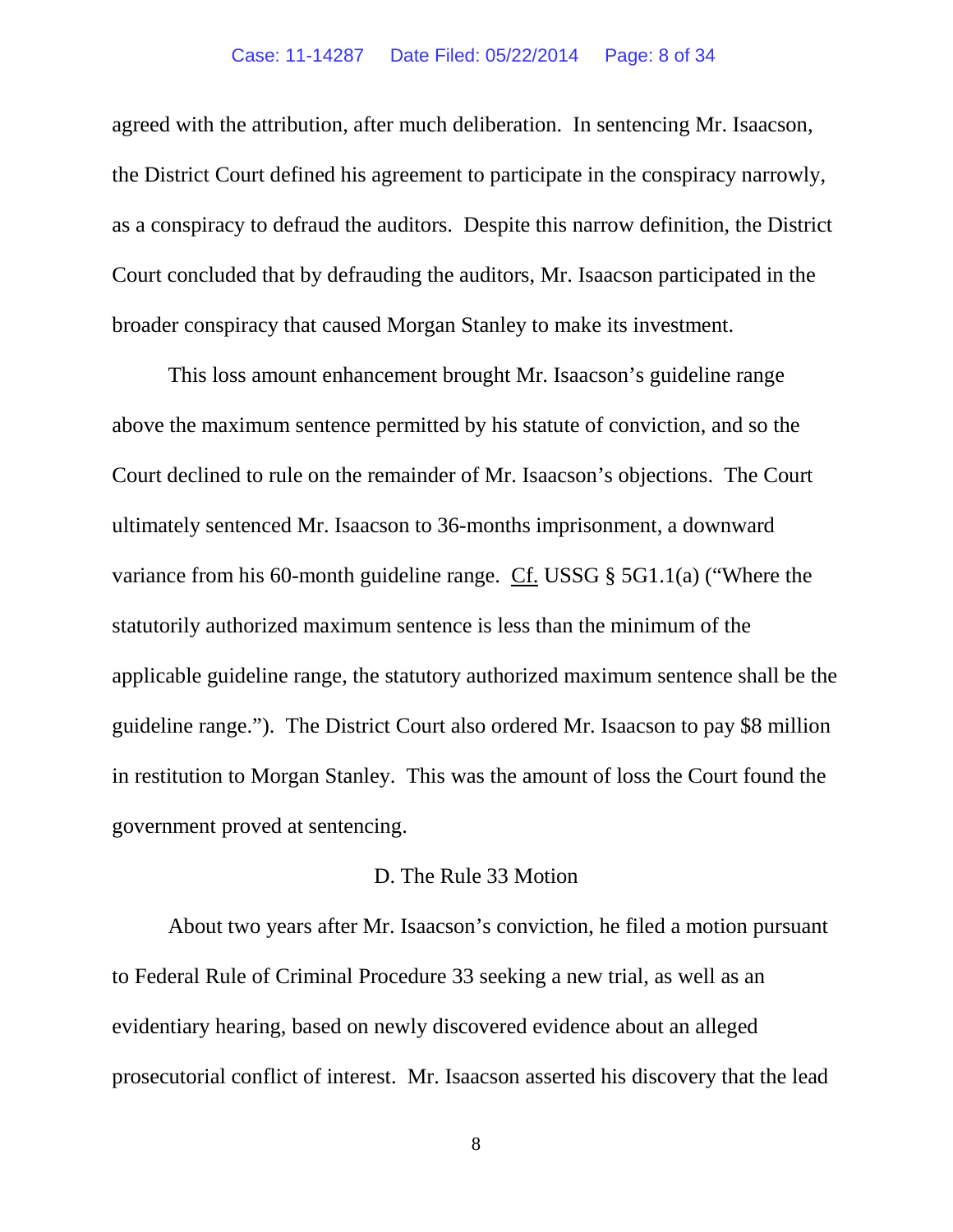prosecutor's wife was a shareholder at the firm representing Mr. Barbarosh, one of the primary witnesses against Mr. Isaacson. The attorney who represented Mr. Isaacson at trial filed an affidavit explaining that, had he known about this conflict of interest, he would have "employed different trial tactics . . . , especially with regard to cross-examination of Mr. Barbarosh and [the] closing argument."

The government filed a response, which included an affidavit from the prosecutor's wife. The prosecutor's wife explained that although she was once a shareholder with the firm, at the time of Messrs. Barbarosh and Isaacson's prosecution she was not. Rather, she was employed as a part-time contract attorney at that time, and was paid an hourly wage. She explained that she was not a member of Mr. Barbarosh's defense team and did not have any contact with the lead counsel assigned to Mr. Barbarosh's case. The government's response also noted that the prosecutor had disclosed his wife's employment to his supervisors, who concluded there was no need for recusal because there was no actual conflict or an appearance of one. Given the lack of any appearance of conflict, the government maintained that recusal was not required and that information about the conflict was not subject to disclosure.

The District Court denied Mr. Isaacson's request for an evidentiary hearing and a new trial, finding "no conflict of interest or Brady[ v. Maryland, 373 U.S. 83, 83 S. Ct. 1194 (1963),] violation warranting a new trial." To the conflict of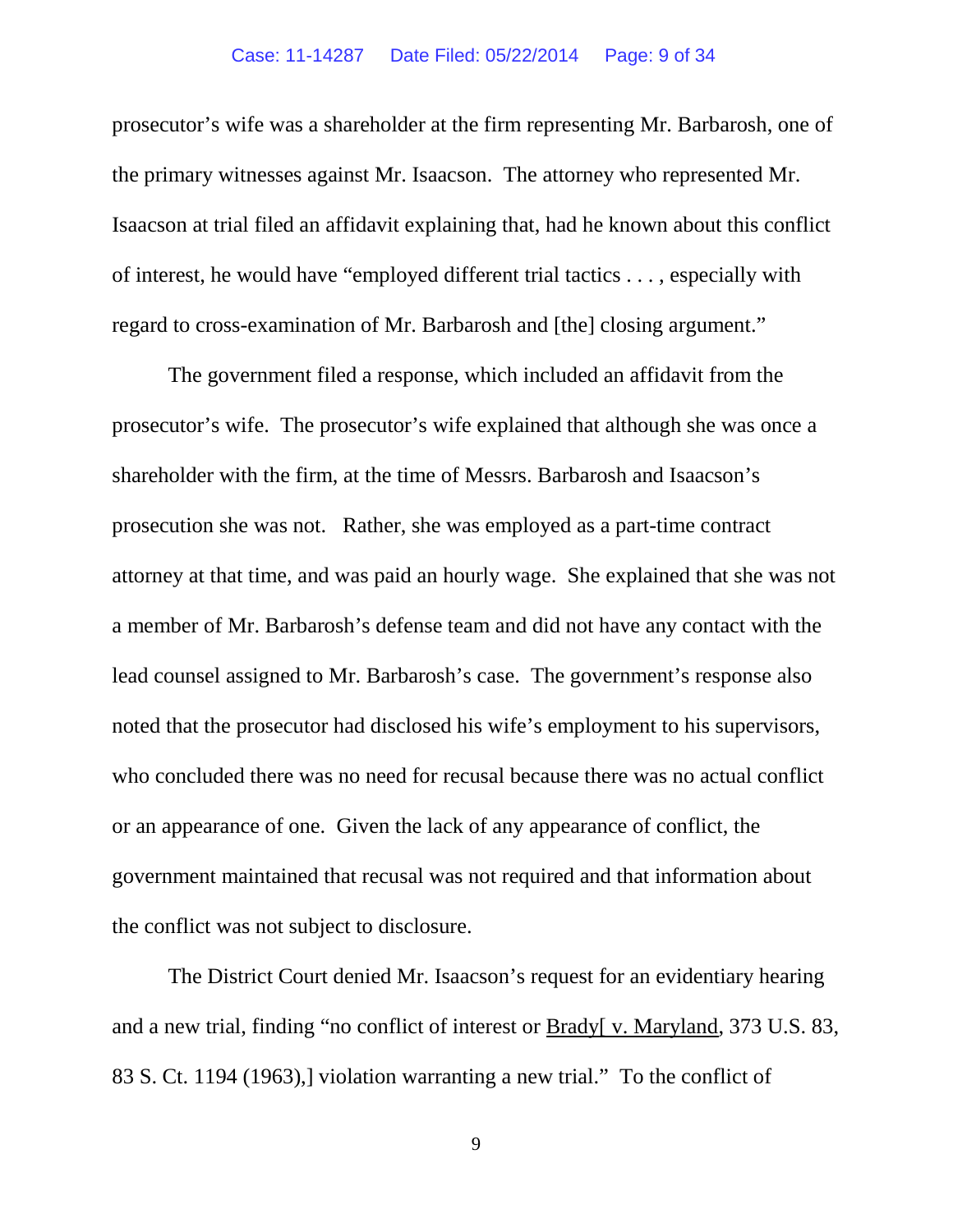interest issue, the District Court emphasized that the wife was not actually a shareholder at the firm at the time of the representation. On the Brady issue, the Court found the wife's employment gave no additional incentive for Mr. Barbarosh to lie on the stand beyond that already explored during cross examination. The Court thus concluded that the information had no material impact on the outcome of Mr. Isaacson's prosecution.

## E. This Appeal

This is a consolidated appeal, including Mr. Isaacson's direct appeal from his conviction and sentence as well as his appeal from the denial of his Rule 33 motion based on his charge of prosecutorial conflict. Mr. Isaacson makes the following arguments on appeal: (1) his conduct lies outside the scope of conduct punishable under 18 U.S.C. § 371; (2) the District Court should have granted his motion to dismiss for Speedy Trial Act violations; (3) the government failed to prove an overt act within the statute of limitations; (4) the evidence is insufficient to support the conviction; (5) his sentence is unreasonable because the loss and restitution amounts are not sufficiently attributable to his participation in the conspiracy, and because he was ordered to serve a much longer sentence and pay much more restitution than any of his more culpable co-defendants; and (6) his motion for a new trial should have been granted. We address each argument in turn.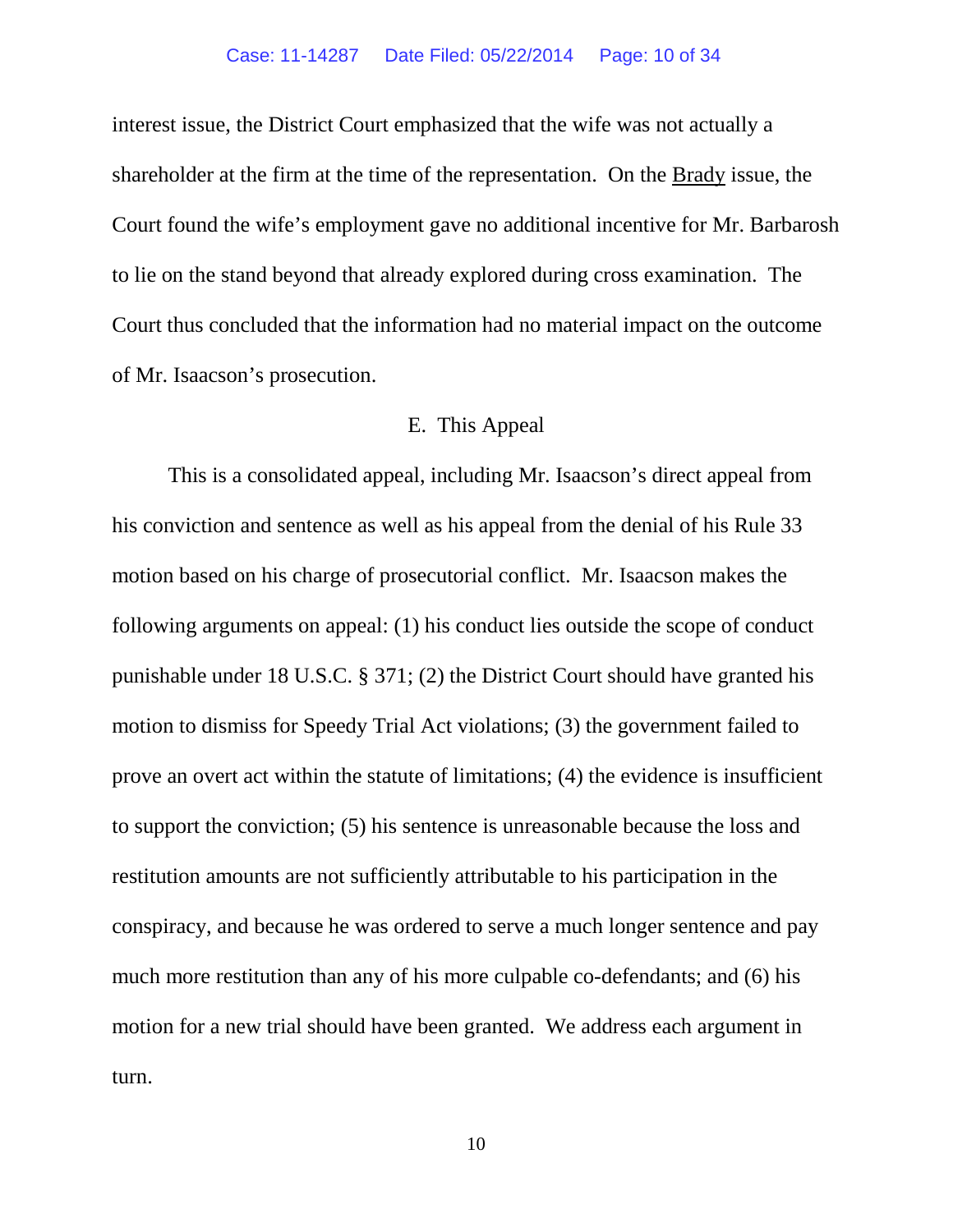#### **II. The Scope of 18 U.S.C. § 371**

We first address Mr. Isaacson's argument that 18 U.S.C. § 371 does not reach his conduct because the Lancer Fund made the investments through a hedge fund based in the British Virgin Islands. Mr. Isaacson relies upon the holding in a civil case, Morrison v. National Australia Bank Ltd., 561 U.S. 247, 130 S. Ct. 2869 (2010), to argue that his criminal conviction based on violations of the Securities Exchange Act cannot survive because the transactions were based outside the United States. The issue Mr. Isaacson raises—whether the criminal statute reaches his conduct—is subject to de novo review. United States v. Lopez-Vanegas, 493 F.3d 1305, 1311 (11th Cir. 2007).

To begin, it has never been established in this Circuit that Morrison limits the scope of criminal liability for violations of the Securities Exchange Act to the same extent it limits the scope of civil liability.<sup>[2](#page-10-0)</sup> We need not explore that question in this appeal. That is because, even if we assume here that it does, Mr. Isaacson's conviction is still due to be affirmed.

In Morrison, the Supreme Court applied the presumption against extraterritoriality, a tool of statutory construction limiting a statute's applicability to domestic conditions unless the statute gives a "clear indication of an

<span id="page-10-0"></span><sup>&</sup>lt;sup>2</sup> The Second Circuit—which is, to our knowledge, the only other Circuit Court to have considered Morrison's effect on criminal cases involving a conspiracy to commit securities fraud—has fully applied Morrison's holding to criminal cases. See United States v. Vilar, 729 F.3d 62, 72 (2d Cir. 2013).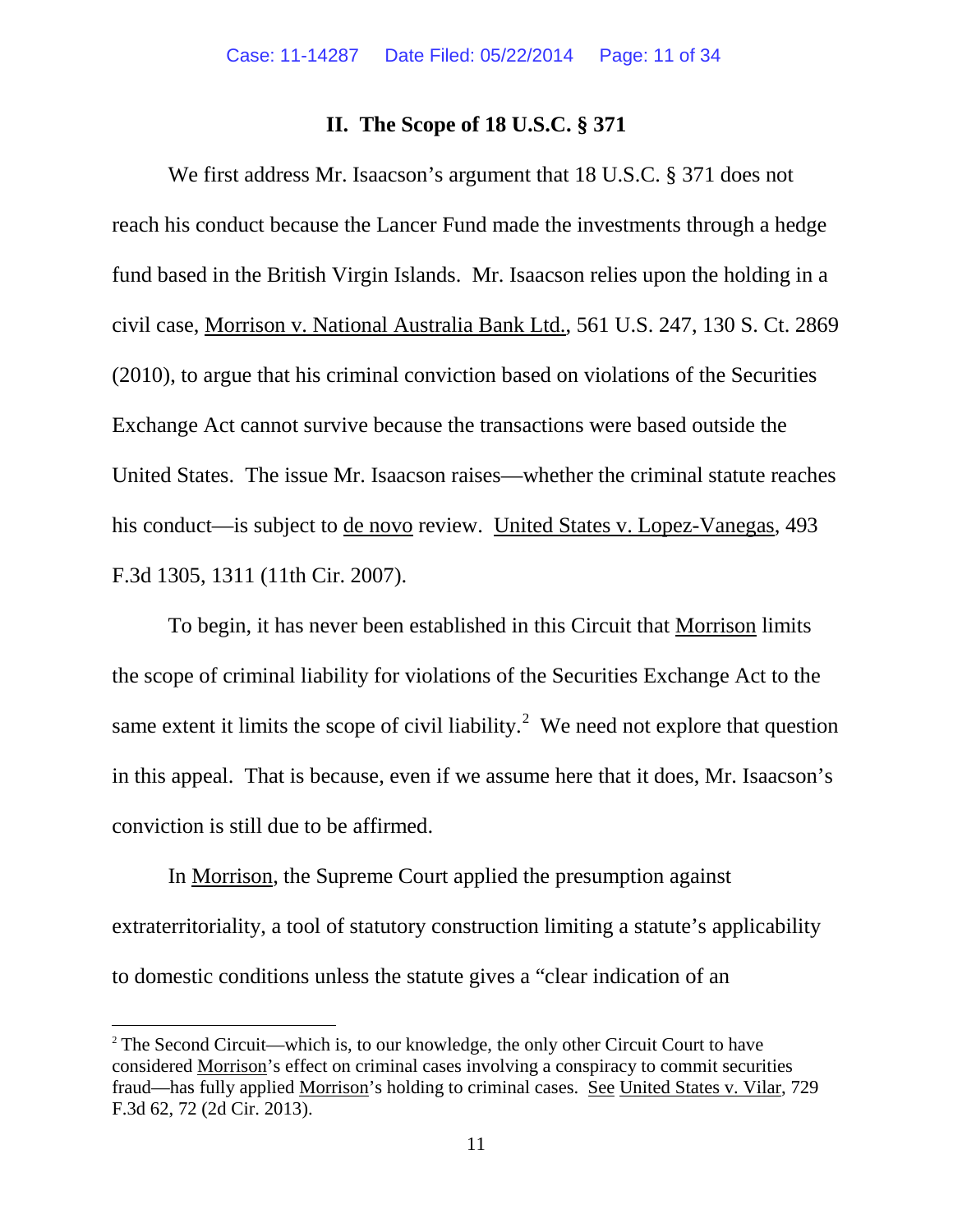extraterritorial application." 561 U.S. at 255, 130 S. Ct. at 2877–78. The Supreme Court held that the scope of civil liability based on the Securities Exchange Act is limited to cases in which the defendant committed a fraud "in connection with the purchase or sale of a security listed on an American stock exchange," or in connection with the purchase or sale of any other security that took place in the United States. Id. at 273, 130 S. Ct. at 2888. If the conduct underlying the claim does not meet at least one of these requirements, then under Morrison, there can be no civil liability. Id.

We have no trouble concluding that Mr. Isaacson's conduct meets Morrison's requirements for a U.S. nexus. The government's expert witness analyzed the  $S$ MX, $3$  AUG, and Nu-D-Zine securities and testified that they all "traded on the Over-the-Counter Bulletin Board or the Pink Sheets." The expert explained that these exchanges are "similar to" the NYSE and the NASDAQ, which are both American markets. Beyond that, there was evidence that the Lancer Fund was "run out of New York City" and that Mr. Isaacson's office was located in Florida, which supports the inference that the Lancer Fund purchased the securities in the United States. This evidence is enough to satisfy Morrison's conditions.

<span id="page-11-0"></span> $3$  Which, it is worth remembering, is shorthand for ServiceMax of America, strongly suggesting that its securities trade on American exchanges.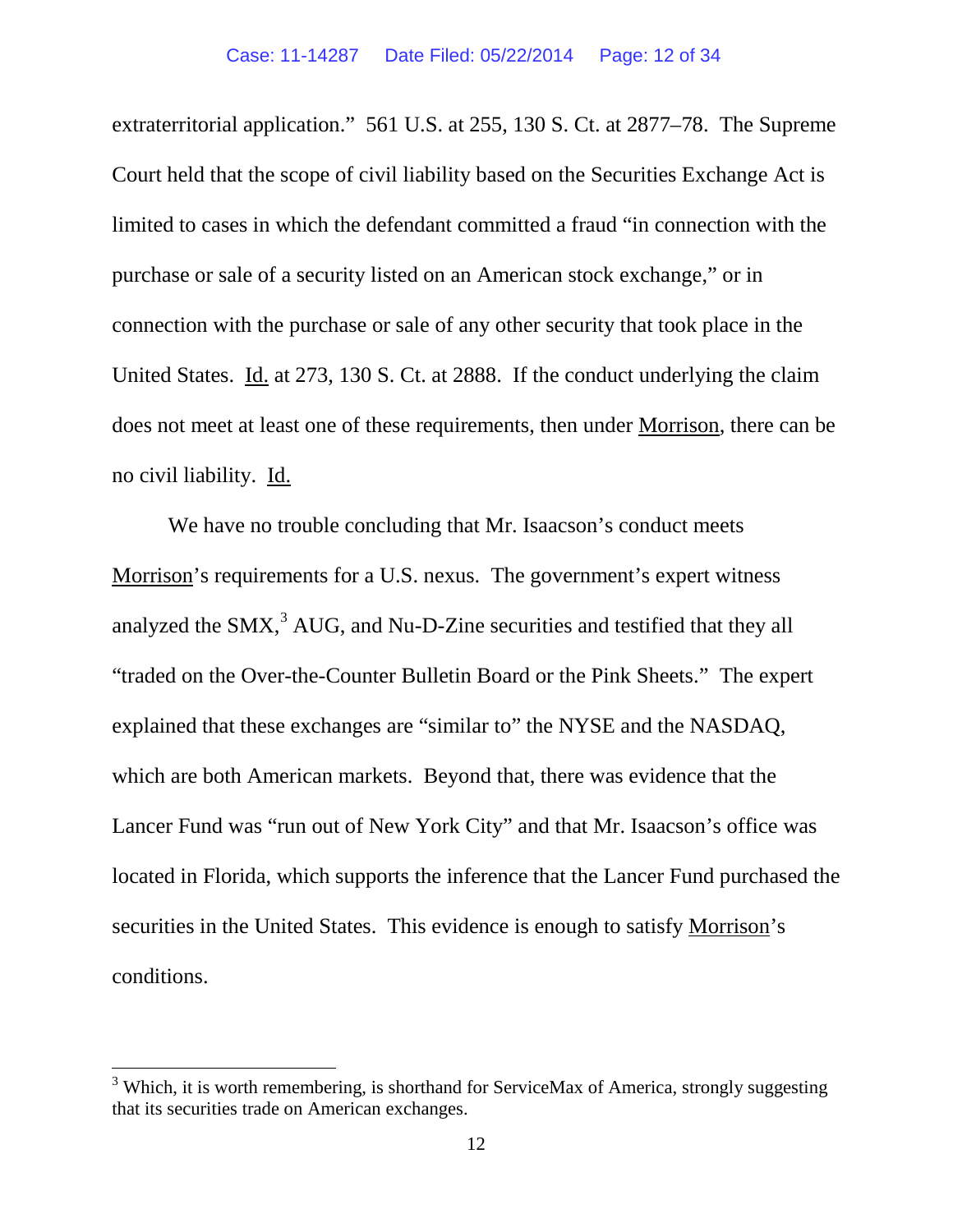## **III. The Speedy Trial Act Motion**

We next address Mr. Isaacson's argument that the District Court should have granted his motion to dismiss under the Speedy Trial Act. His challenge turns on the question of whether eliminating prospective jurors based only on their answers to written questionnaires before they make any personal appearance in Court constitutes part of voir dire. This is a question of law which we review de novo. United States v. Jernigan, 341 F.3d 1273, 1285 (11th Cir. 2003) ("We review a claim under the Speedy Trial Act de novo and review a district court's factual determinations on excludable time for clear error." (quotation marks omitted)).

The Speedy Trial Act generally requires a federal criminal trial to "commence within seventy days" of the defendant's indictment or initial appearance, whichever is later. 18 U.S.C.  $\S$  3161(c)(1). The seventy-day requirement is tempered to some extent by a number of exclusions which extend the time the government has to bring a defendant to trial. Id. § 3161(h).

The remedy for a violation of the seventy-day provision is mandatory dismissal upon the defendant's motion. Id.  $\S 3162(a)(2)$ . If, however, the defendant fails to move for enforcement of his Speedy Trial Act rights "prior to trial," he is deemed to have waived his rights and the remedy of dismissal is no longer available to him, even if the trial technically violates the Act's requirements. Id. We have said that trial begins for purposes of the Speedy Trial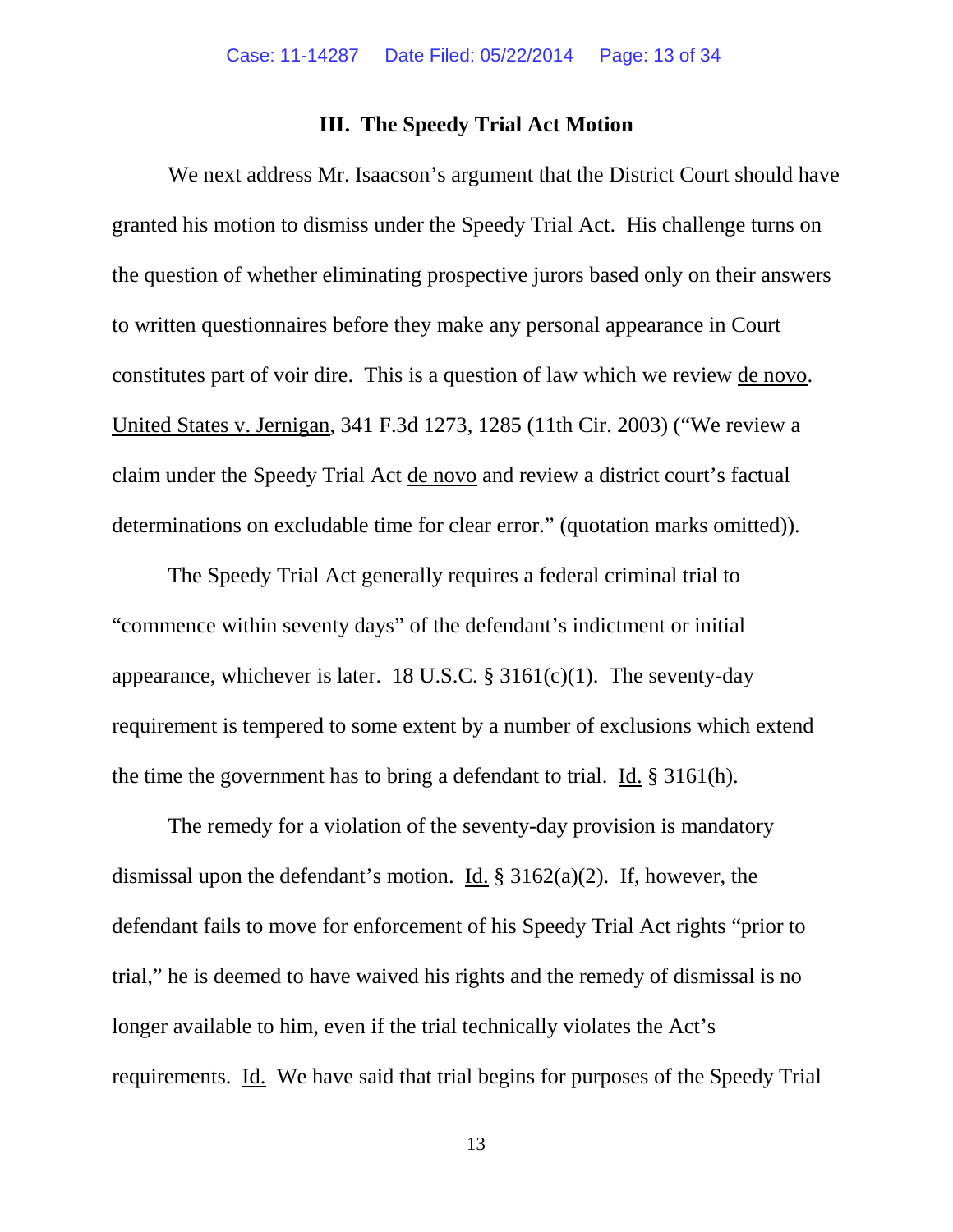Act "when the court begins the voir dire." United States v. Gonzalez, 671 F.2d 441, 443 (11th Cir. 1982). But this begs the question now before us—when (again, for purposes of the Speedy Trial Act) does voir dire begin?

Mr. Isaacson argues that the Speedy Trial clock began to run on March 6, 2008, when Mr. Garvey made his initial appearance. See 18 U.S.C.  $\S 3161(c)(1)$ (noting that the Speedy Trial Act clock is triggered when the indictment is filed or when the defendant makes an appearance in the court in which he is being charged, whichever is later); United States v. Mathis, 96 F.3d 1577, 1579 n.1 ("In a multiple defendant case, the speedy trial clock begins to run when the last codefendant is indicted or arraigned."). $4$  The District Court granted three continuances at different co-defendants' requests and also held a hearing on a motion for reconsideration, which Mr. Isaacson joined. Each of these events arguably extended the time the government had to bring Mr. Isaacson to trial. See 18 U.S.C. § 3161(h)(7)(A) (noting that the period of delay resulting from a continuance is excludable "if the judge granted such continuance on the basis of his findings that the ends of justice served by taking such action outweigh the best interest of the public and the defendant in a speedy trial"); id.  $\S 3161(h)(1)(D)$  (noting that the delay resulting from any pretrial motion is excludable "from the filing of the motion through the

<span id="page-13-0"></span> $<sup>4</sup>$  Mr. Lauer did not make his initial appearance until March 13, 2008, but the government</sup> acknowledges that his initial appearance may not be counted against Mr. Isaacson because the delay was the result of the transportation of Mr. Lauer from another judicial district in the United States. See 18 U.S.C. § 3161(h)(1)(F) (addressing excludable time due to transportation delays).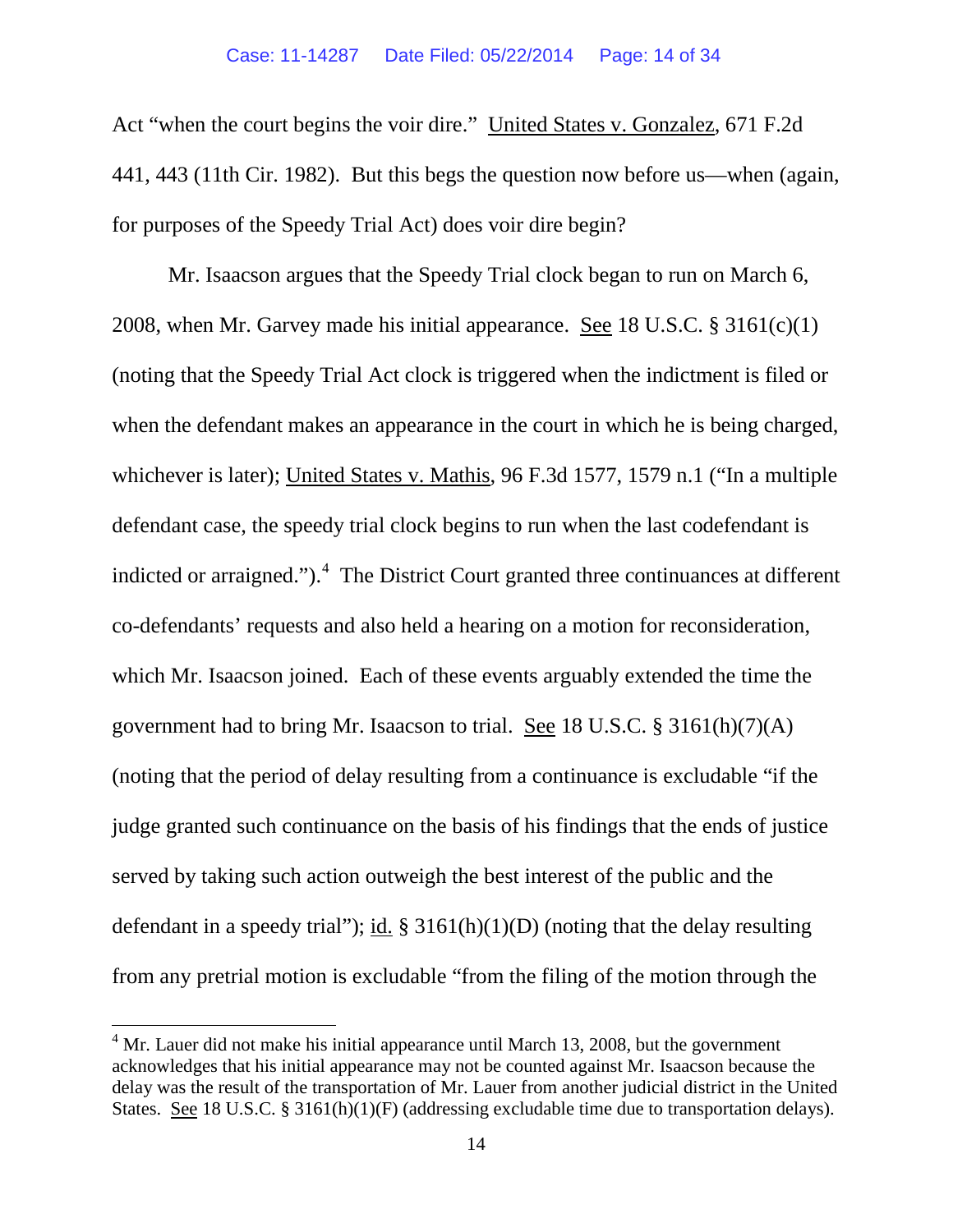conclusion of the hearing on, or other prompt disposition of, such motion"). Based on his view that the time resulting from these delays was not wholly excludable, Mr. Isaacson filed a Speedy Trial Act motion on April 19, 2010.

After careful consideration, we conclude that Mr. Isaacson's motion to dismiss was properly denied because it was filed after his trial had already begun. In reaching this conclusion, we agree with the District Court's decision that jury selection based on written responses is part of the voir dire process, at least once the District Court begins ruling on opposed challenges to particular jurors. The District Court began discussing with counsel the responses to the juror questionnaires on March 18, 2010, and the parties identified several jurors they jointly agreed should be struck for cause or hardship. The District Court announced that it would eliminate several of those agreed-upon prospective jurors, which the Court characterized as "the beginning of jury selection." This process continued on March 23, when the District Court excluded several more prospective jurors for which there was a consensus, and excused at least one juror over the government's opposition. Mr. Isaacson did not file his Speedy Trial Act motion until April 19, 2010. This being the case, Mr. Isaacson's motion was untimely, even though jurors did not appear for oral examination until April 26.<sup>[5](#page-14-0)</sup>

<span id="page-14-0"></span><sup>&</sup>lt;sup>5</sup> The District Court's decision about the start of trial led it to deny the motion to dismiss based on its merits instead of its timeliness. This makes no difference here. The District Court could just as easily have decided the issue on the same timeliness grounds we do today, and we may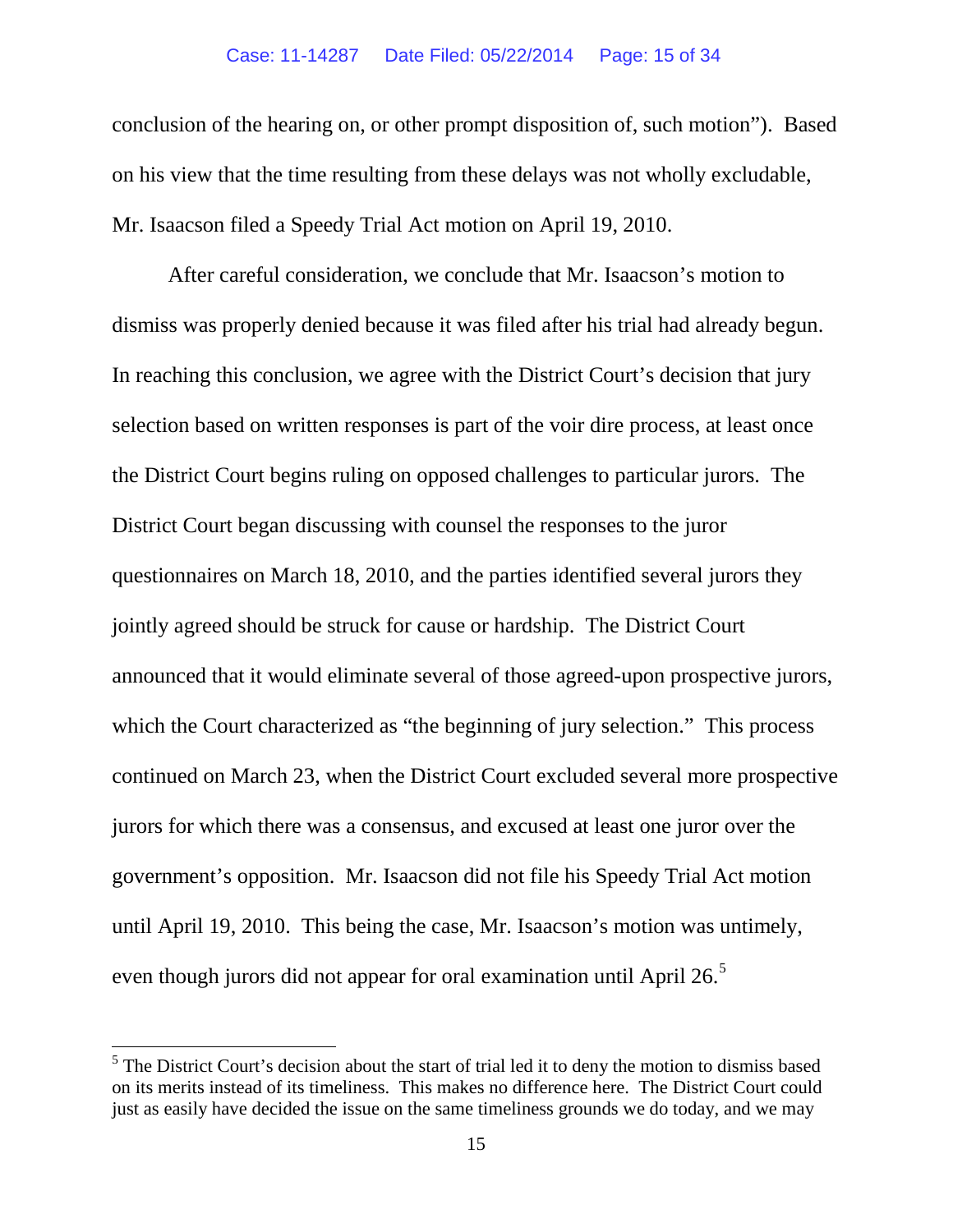Mr. Isaacson may well be right when he posits that the common understanding of voir dire is jurors being examined under oath in the courtroom where the judge, the defendant, and the government can decide who should be placed on the jury based on the content of the jurors' answers as well as their demeanor. See Reynolds v. United States, 98 U.S. 145, 156–57 (1878) ("[T]he manner of the juror while testifying is oftentimes more indicative of the real character of his opinion than his words. That is seen below, but cannot always be spread upon the record."). But this limited definition of voir dire cannot withstand a broader consideration of the discretion vested in District Courts for developing procedures for jury selection.

We have long recognized that District Courts have considerable discretion in deciding how best to pick a jury. This includes deciding who should ask questions of the prospective jurors; what the questions should be; and most important here, how they should be asked. See, e.g., United States v. Tegzes, 715 F.2d 505, 507 (11th Cir. 1983). The only limit on this discretion this Court has articulated is that the District Court's chosen methods must create a "reasonable assurance that prejudice would be discovered if present," id. (quotation mark omitted). Of

 $\overline{a}$ 

affirm for any reason supported by the record. United States v. Al-Arian, 514 F.3d 1184, 1189 (11th Cir. 2008) (per curiam).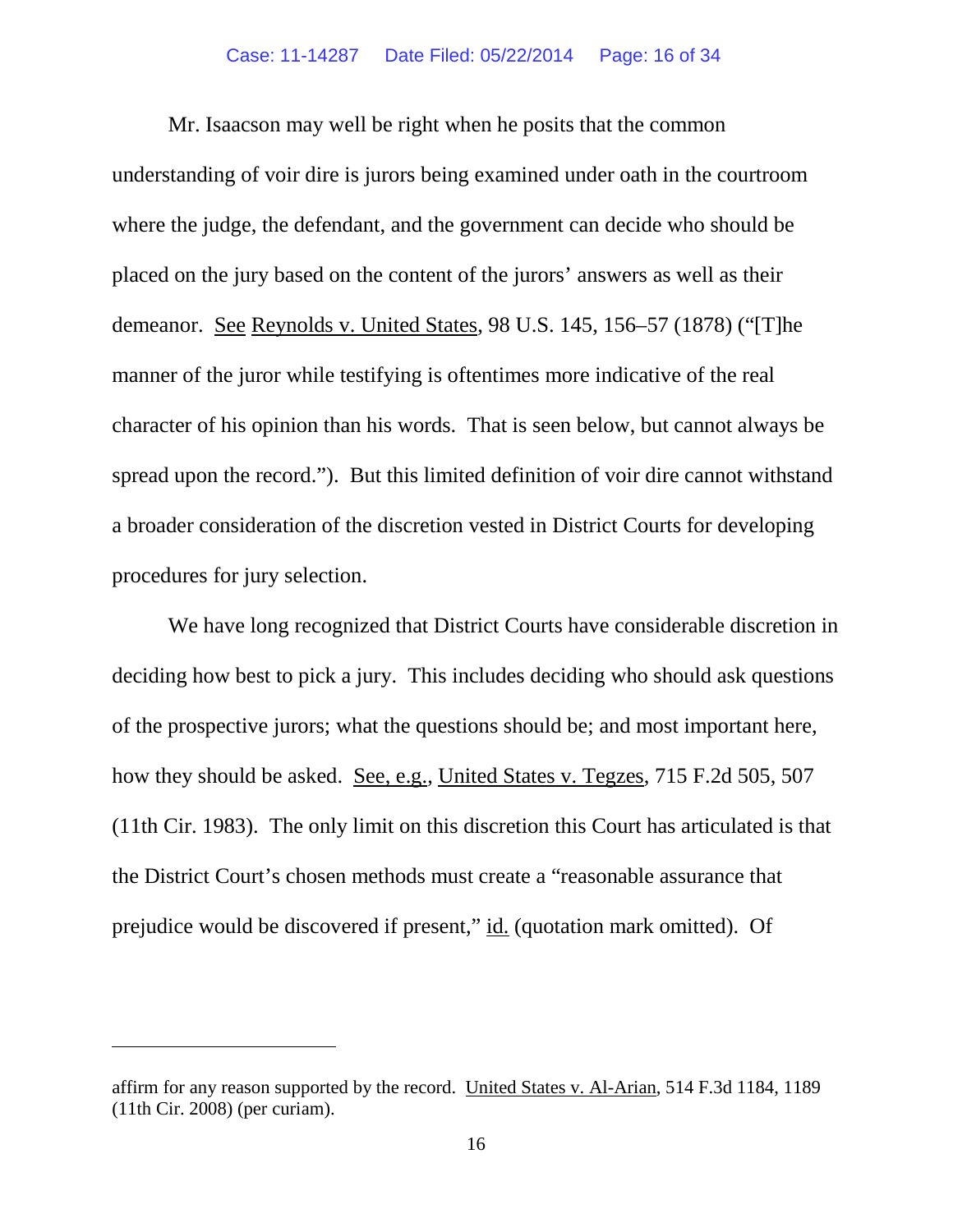course, the selection process must also comply with Federal Rule of Criminal Procedure 24, which addresses jury selection.

Written questionnaires are now a common complement to oral examination when selecting an effective and impartial jury. As the Second Circuit observed not too long ago, courts "routinely employ questionnaires to facilitate voir dire in a number of circumstances." United States v. Quinones, 511 F.3d 289, 299 (2d Cir. 2007) (italics omitted) (finding that written questionnaires can be used as part of the voir dire process, although outside the Speedy Trial Act context). With this in mind, the Second Circuit recognized that, "[a]lthough voir dire ordinarily contemplates seeing the jurors and hearing them speak, any court-supervised examination of prospective jurors is reasonably understood to be part of voir dire." Id. (italics, citation, and footnote omitted).

As a practical matter, written questionnaires pose questions commonly asked, and materially indistinguishable from, what we expect to see during oral examination in the courtroom. Beyond that, the expectation that jurors will tell the truth is the same whether their answers are spoken or written. The written questionnaire in Mr. Isaacson's case informed jurors that they were "sworn to give true and complete answers," and warned that jurors might be subject to prosecution for perjury if they did not uphold that oath. This tracks the oath the jurors took once they were called into Court in this case.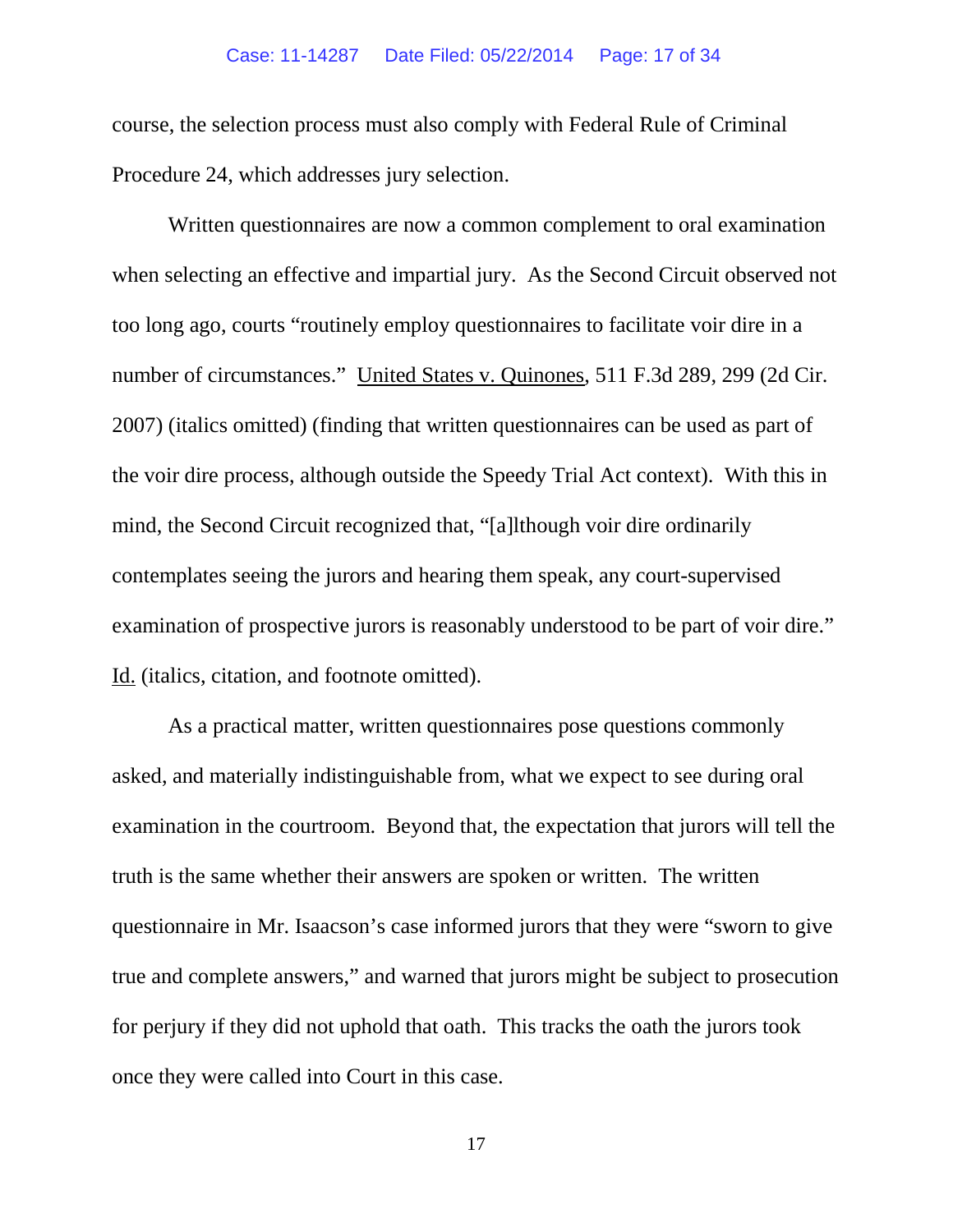Because written questionnaires facilitate jury selection in ways not unlike traditional oral examination, we cannot agree with Mr. Isaacson's suggestion that jury selection based on written questionnaires can never constitute part of voir dire for purposes of the Speedy Trial Act. Where, as here, the District Court relies on written questionnaires to aid in jury selection, voir dire and thus the trial begins when the Court starts to rule on opposed juror challenges based on those written questionnaires. In this case, that date was March 23, several weeks before Mr. Isaacson's Speedy Trial Act motion.<sup>[6](#page-17-0)</sup> Mr. Isaacson's April 19 motion was therefore untimely, and he was not entitled to dismissal.

We caution that District Courts should not take our decision today "as a license to evade the Act's spirit," Gonzalez, 671 F.2d at 444, by starting to eliminate jurors based on written questionnaires long before beginning oral examination. As we said in Gonzalez, "[w]e will not hesitate to find that a trial has not actually 'commenced' . . . if we perceive an intent to merely pay the Act lip service." Id. Thus, there may be cases where a deviation from the general rule about written examinations we set forth today would be warranted, where the record reveals some purposeful manipulation of the Speedy Trial Act's technical requirements.

<span id="page-17-0"></span> $6$  Because it makes no difference, we need not decide today whether voir dire might have begun on March 18, when the District Court began to rule on unopposed juror challenges.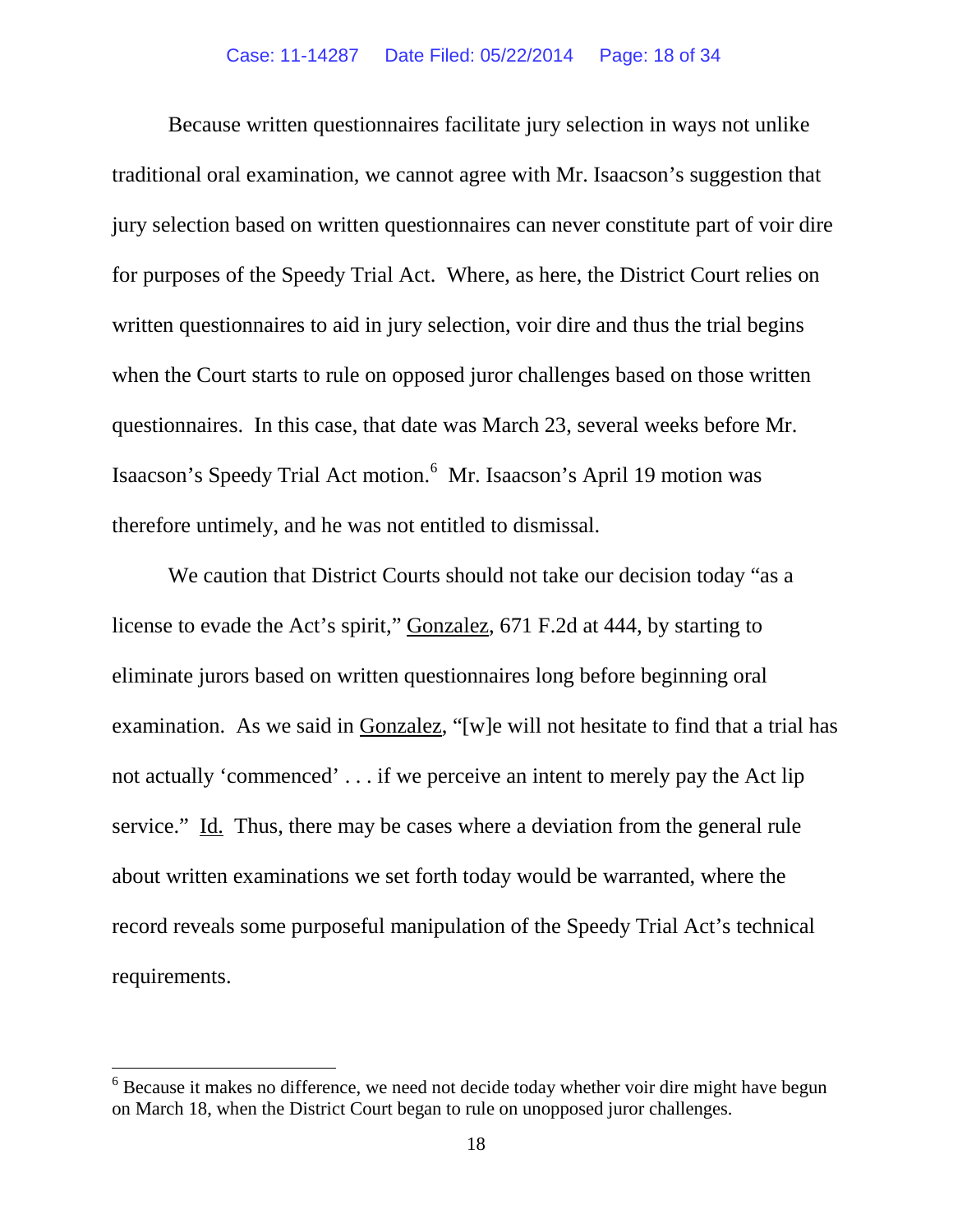The particular procedural background of this case, even with the rather prolonged delay of trial, gives us comfort that this voir dire was not commenced in order to avoid the requirements of the Speedy Trial Act. When the District Court first ruled on the written questionnaires, it had already granted a continuance, at two defendants' request, to April 26. Also, the Court still had a motion before it which challenged certain evidence against Mr. Isaacson and his co-defendants, for which it held an evidentiary hearing in the first week of April. Given this context, we do not see the District Court's decision to begin jury selection in March based on the written questionnaires as an intentional effort to manipulate the Speedy Trial Act.

# **IV. The Statute of Limitations**

Next, Mr. Isaacson argues that his conviction should be vacated because the government failed to prove an overt act within the statute of limitations. In a conspiracy prosecution brought under 18 U.S.C. § 371, the government must prove at least one overt act in furtherance of the conspiracy by one of the conspirators within the five years before the return of the indictment. 18 U.S.C. § 3282(a); United States v. McNair, 605 F.3d 1152, 1213 (11th Cir. 2010).<sup>[7](#page-18-0)</sup> Whether there is

<span id="page-18-0"></span><sup>&</sup>lt;sup>7</sup> Mr. Isaacson also argues that after Gabelli v. SEC, \_\_\_ U.S. \_\_\_, 133 S. Ct. 1216 (2013), our focus should be on whether the indictment was returned within five years of the conspiracy's beginning, rather than whether any overt act occurred within five years of the indictment being returned. The Supreme Court's interpretation of the statute of limitations for purposes of civil enforcement in Gabelli, however, is not directly on point here, because this case involves a criminal conviction governed by an entirely separate statutory provision, 18 U.S.C. § 3282(a).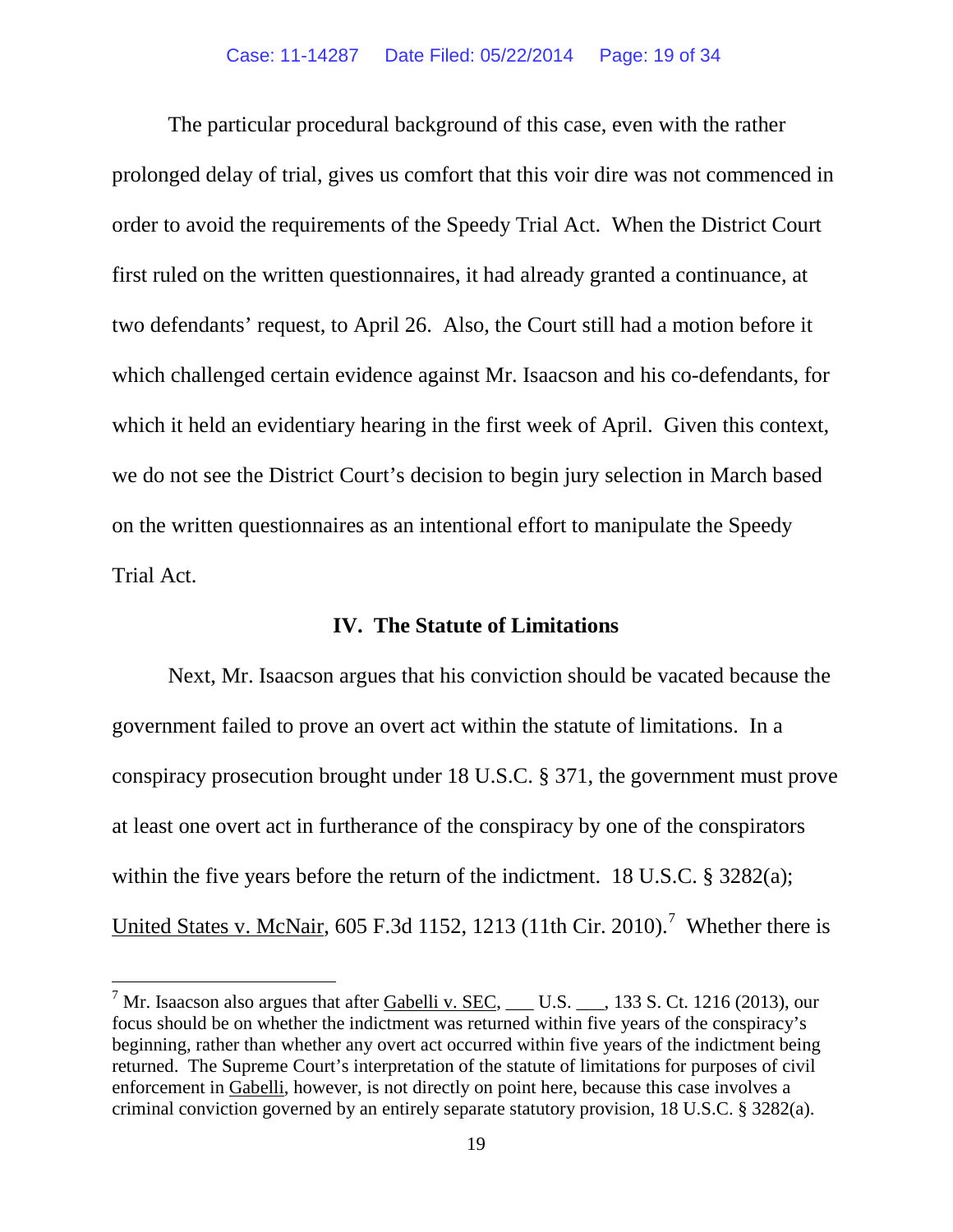sufficient evidence of an overt act within the statute of limitations is a question of law which this Court reviews de novo. See id. at 1212 n.87.

The grand jury returned Mr. Isaacson's indictment on January 29, 2008, meaning that the government had to prove an overt act in furtherance of the conspiracy occurring on or after January 29, 2003. See 18 U.S.C. § 3282(a). When the District Court rejected Mr. Isaacson's statute of limitations argument, it found "that the government sufficiently proved a number of overt acts within the limitations period (e.g., overt acts 24, 26, and 27)." Because one overt act in furtherance of the conspiracy is enough to affirm the conviction, we focus on overt act 24, which alleged that Mr. Lauer sent letters to the Lancer Fund's investors in February 2003. Mr. Isaacson's brief does not challenge the District Court's conclusion that the sending of these letters was an overt act in furtherance of the conspiracy. Instead, Mr. Isaacson argues that this overt act does not mention him, and that Mr. Lauer's overt act cannot be used to bootstrap Mr. Isaacson's conduct within the statute of limitations.

This argument misunderstands the nature of conspiracy liability. "[A]n individual conspirator need not participate in the overt act in furtherance of the conspiracy. Once a conspiracy is established, and an individual is linked to that

 $\overline{a}$ 

We are therefore bound to apply our existing precedent, which generally applies § 3282(a) to criminal convictions. See United States v. Kaley, 579 F.3d 1246, 1255 (11th Cir. 2009) (describing this Court's strong prior panel precedent rule).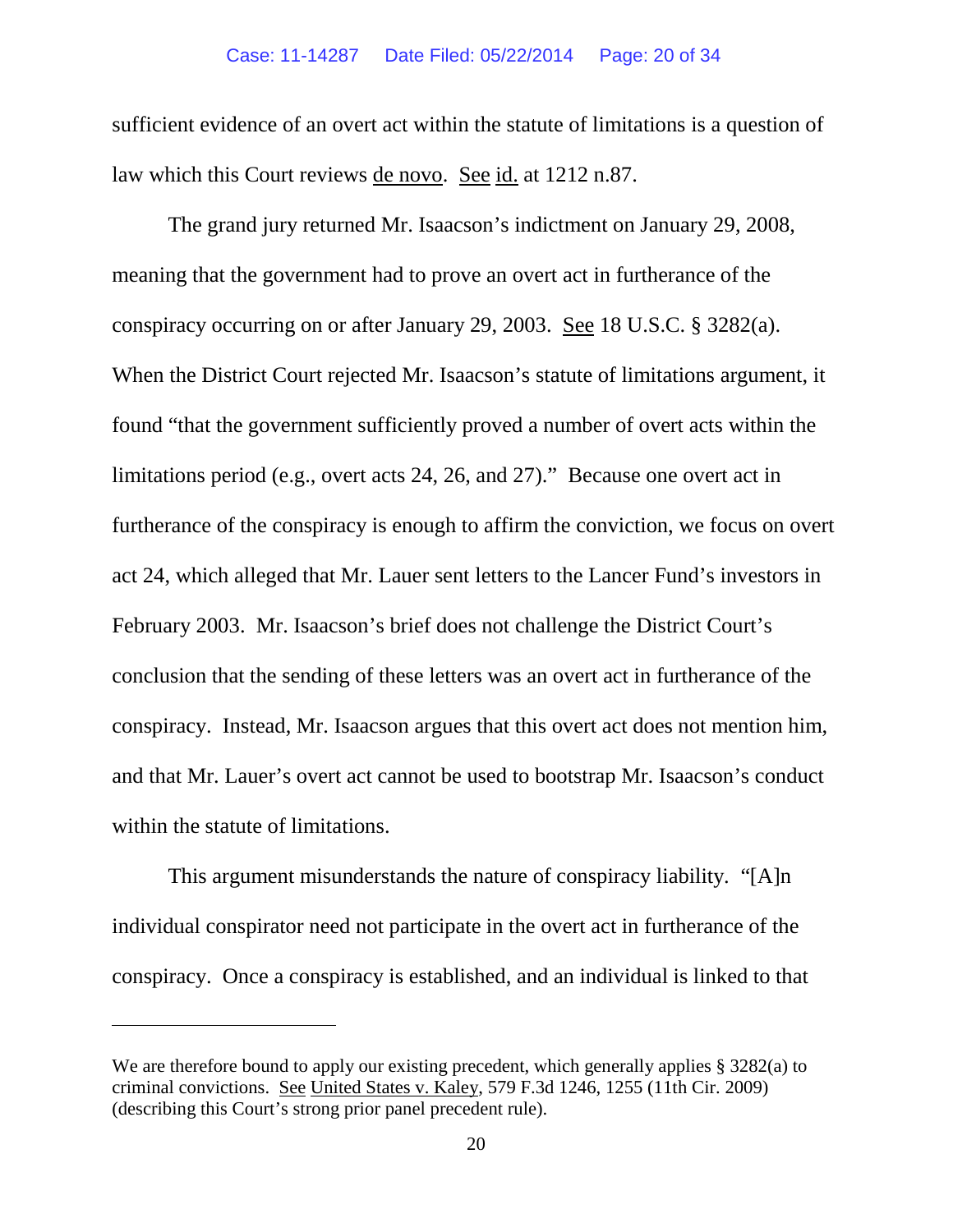conspiracy, an overt act committed by any conspirator is sufficient." United States v. Thomas, 8 F.3d 1552, 1560 n.21 (11th Cir. 1993); see also United States v. Arias, 431 F.3d 1327, 1340 (11th Cir. 2005) ("An accused conspirator's participation is presumed to have continued . . . until the last overt act has been committed by any of the conspirators."). $8$  Mr. Isaacson's statute of limitations argument is therefore without merit.

# **V. The Sufficiency of the Evidence**

Mr. Isaacson also challenges the sufficiency of the evidence supporting his conviction. He argues that several government witnesses, and one government agent who did not testify at trial, were not credible, and that two of the government's witnesses testified that they did not know Mr. Isaacson. In Mr. Isaacson's view, the case against him was weak, as evidenced by the government's failure to secure a conviction on six of the seven counts charged. Also, he points to shortcomings in the government's case he surmises could have led to his acquittal.

We review <u>de novo</u> the sufficiency of the evidence supporting a conviction, viewing the evidence and drawing all inferences in favor of the verdict. United States v. Benbow, 539 F.3d 1327, 1331 (11th Cir. 2008). We must affirm Mr. Isaacson's conviction "unless there is no reasonable construction of the evidence

<span id="page-20-0"></span><sup>&</sup>lt;sup>8</sup> Our analysis would be different if there was evidence that Mr. Isaacson withdrew from the conspiracy. See Arias, 431 F.3d at 1340.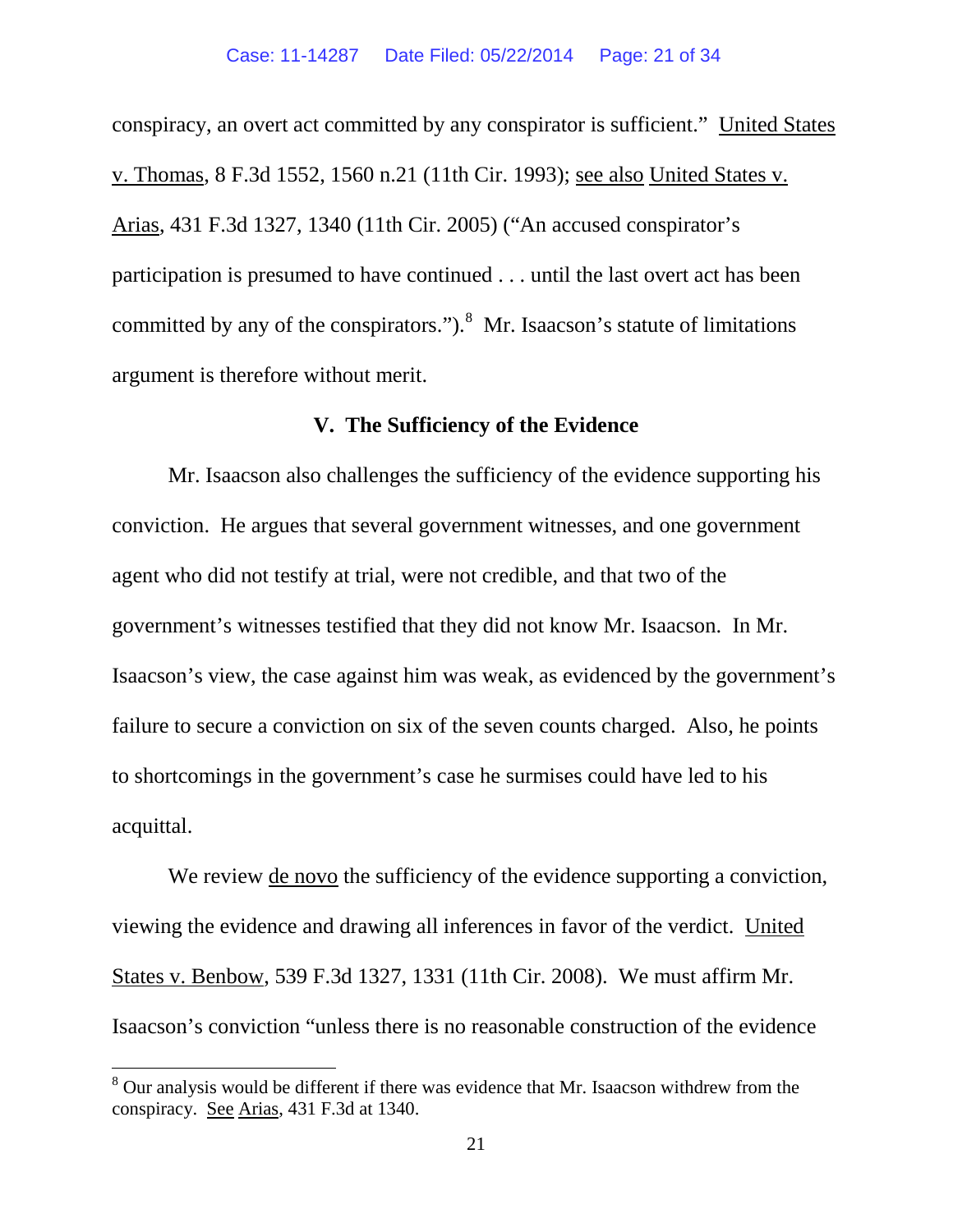from which the jury could have found [him] guilty beyond a reasonable doubt." United States v. Joseph, 709 F.3d 1082, 1093 (11th Cir. 2013). To the extent Mr. Isaacson's argument "depends upon challenges to the credibility of witnesses, the jury has exclusive province over that determination and the court of appeals may not revisit this question." United States v. Chastain, 198 F.3d 1338, 1351 (11th Cir. 1999). We will upset a jury's decision to credit a witness's testimony only in the rare circumstance that the testimony is incredible as a matter of law. United States v. Calderon, 127 F.3d 1314, 1325 (11th Cir. 1997). Testimony is incredible as a matter of law only if it concerns facts that the witness "physically could not have possibly observed or events that could not have occurred under the laws of nature." Id. (quotation marks omitted).

Applying these well-established principles, we find the evidence against Mr. Isaacson sufficient to support his conviction. He primarily argues that Messrs. Cowen and Barbarosh were not credible because the witnesses had incentives to lie. But Mr. Isaacson has not pointed to any circumstances that would render their testimony incredible as a matter of law, and instead points to circumstances which were thoroughly explored during the examinations of both witnesses. Mr. Isaacson also notes that more evidence has come out since his conviction suggesting that Mr. Barbarosh lied about his own culpability and about whether Mr. Isaacson was really the source of the business plans upon which the fraudulent valuations were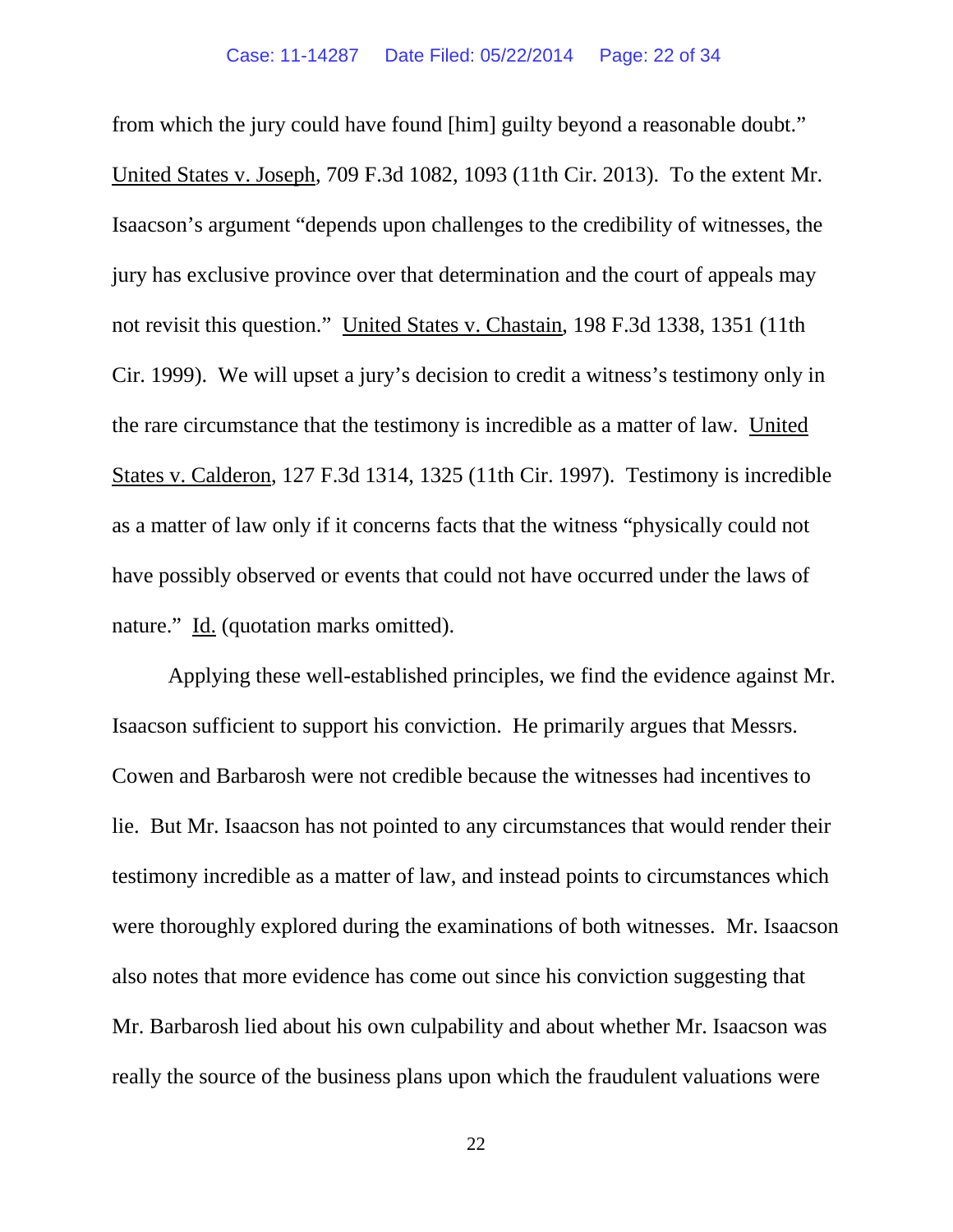based. But, at least on direct review from the conviction, we consider only the evidence that was actually presented to the jury at the time it reached its verdict. See United States v. Lopez-Ramirez, 68 F.3d 438, 441 & n.3 (11th Cir. 1[9](#page-22-0)95).<sup>9</sup>

By contrast, the government presented significant evidence implicating Mr. Isaacson. Mr. Barbarosh testified that Mr. Isaacson gave him the business plans, knowing they would be used in valuations provided to auditors, and knowing that the plans had nothing to do with the businesses being valued. Beyond that, the shell companies Mr. Barbarosh was valuing were actually managed by Mr. Isaacson (suggesting that he knew their true value, or rather lack thereof), and had been purchased by the Lancer Fund with Mr. Isaacson's help. Finally, Mr. Isaacson testified on his own behalf, and the jury was "permitted to reject that testimony, as we must assume it did, and consider that testimony as substantive evidence of the defendant's guilt." United States v. Jiminez, 564 F.3d 1280, 1285 (11th Cir. 2009) (quotation marks and emphasis omitted). This evidence supports the inference that Mr. Isaacson was guilty, and his evidence arguably suggesting otherwise does not undermine it to the extent necessary for us to upset the jury's verdict.

<span id="page-22-0"></span> $9<sup>9</sup>$  The other evidence Mr. Isaacson points to as undermining the government's case makes no difference at all. He challenges the credibility of one government witness, again without pointing to any facts that would make the testimony incredible as a matter of law. He also attacks the credibility of a government agent. But this agent did not even testify at Mr. Isaacson's trial, so it is not clear to us how that impacts his conviction.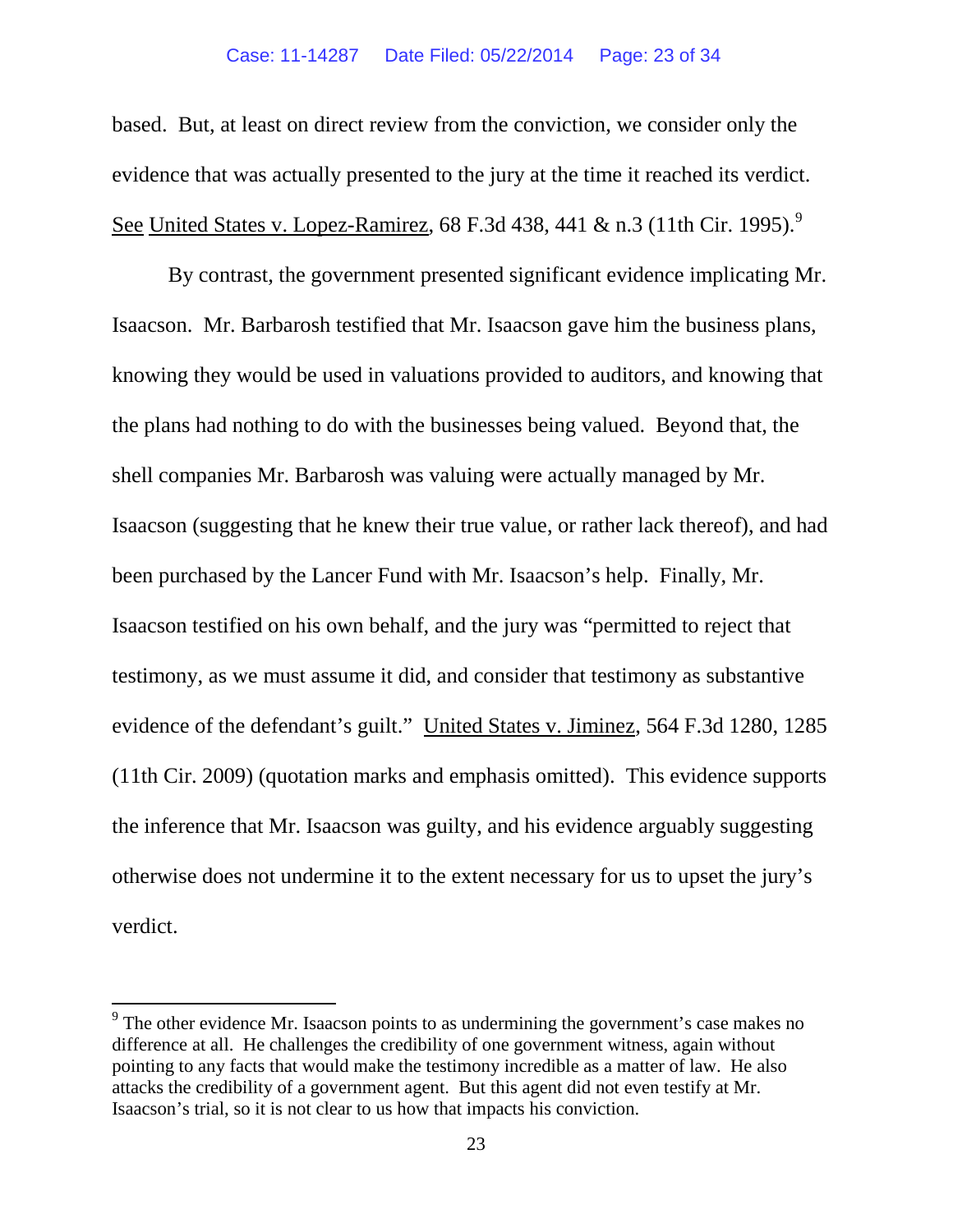### **VI. The Sentence**

We next consider Mr. Isaacson's argument that the government did not carry its burden to attribute Morgan Stanley's losses to him for purposes of the loss amount enhancement and the restitution order. Based upon the findings of the District Court, the government's evidence did not adequately tie Morgan Stanley's investment to the scope of Mr. Isaacson's participation in the conspiracy. Thus, we vacate his sentence and remand with instructions.<sup>10</sup>

In his objections to the PSR and at sentencing, Mr. Isaacson asserted that the government could not adequately attribute Morgan Stanley's \$15.625 million investment to him. "When the government seeks to apply an enhancement under the Sentencing Guidelines over a defendant's factual objection, it has the burden of introducing sufficient and reliable evidence to prove the necessary facts by a preponderance of the evidence." United States v. Washington, 714 F.3d 1358, 1361 (11th Cir. 2013) (quotation marks omitted). "We review de novo the application of the sentencing guidelines and findings of fact for clear error." United States v. Louis, 559 F.3d 1220, 1224 (11th Cir. 2009).

The District Court "may hold participants in a conspiracy responsible for the losses resulting from the reasonably foreseeable acts of co-conspirators in

<span id="page-23-0"></span> $10$  Because we resolve this argument in Mr. Isaacson's favor, we need not consider his alternative argument that the sentence is unreasonable because both the prison sentence and restitution amounts were far greater than what any of his more culpable co-defendants received.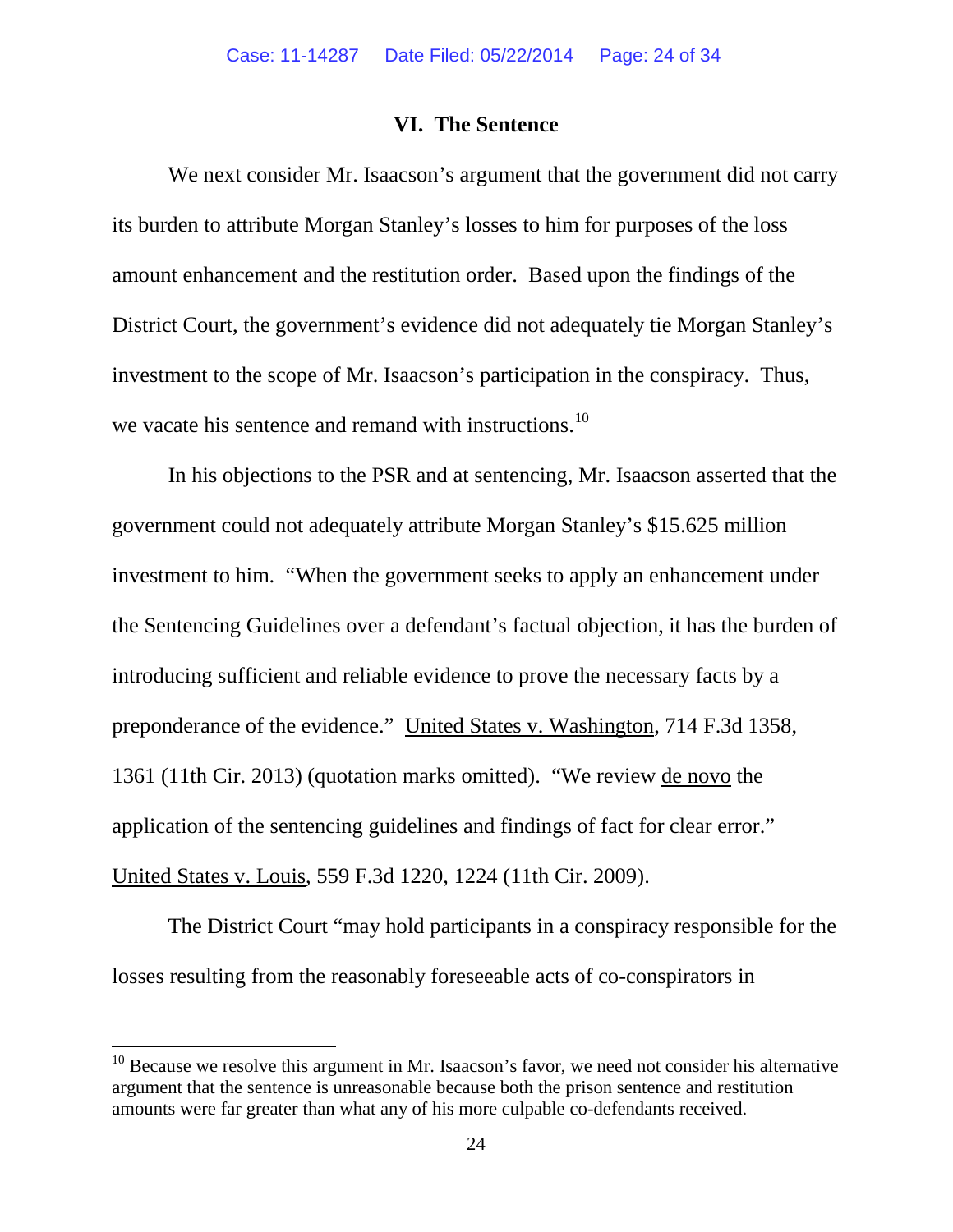furtherance of the conspiracy." United States v. Hunter, 323 F.3d 1314, 1319 (11th Cir. 2003). But "[t]he limits of sentencing accountability are not coextensive with the scope of criminal liability." Id. For sentencing purposes, a defendant is responsible for the conduct of his co-conspirators only if that conduct was "in furtherance of the jointly undertaken criminal activity" and "reasonably foreseeable in connection with that criminal activity." USSG § 1B1.3, comment. (n.2). The Guidelines have established a two-pronged test which District Courts must apply at sentencing before they can attribute losses caused by a coconspirator's conduct to a defendant. First, the District Court must "make individualized findings concerning the scope of criminal activity undertaken by a particular defendant." Hunter, 323 F.3d at 1319 (quotation mark omitted); see also USSG § 1B1.3, comment. (n.2) ("In order to determine the defendant's accountability for the conduct of others . . . the court must first determine the scope of the criminal activity the particular defendant agreed to jointly undertake (i.e., the scope of the specific conduct and objectives embraced by the defendant's agreement)."). "[T]he fact that the defendant knows about the larger operation, and has agreed to perform a particular act, does not amount to acquiescence in the acts of the criminal enterprise as a whole." Hunter, 323 F.3d at 1320.

Once the District Court determines the precise scope of the defendant's agreement, the Court must then consider whether the conduct of his co-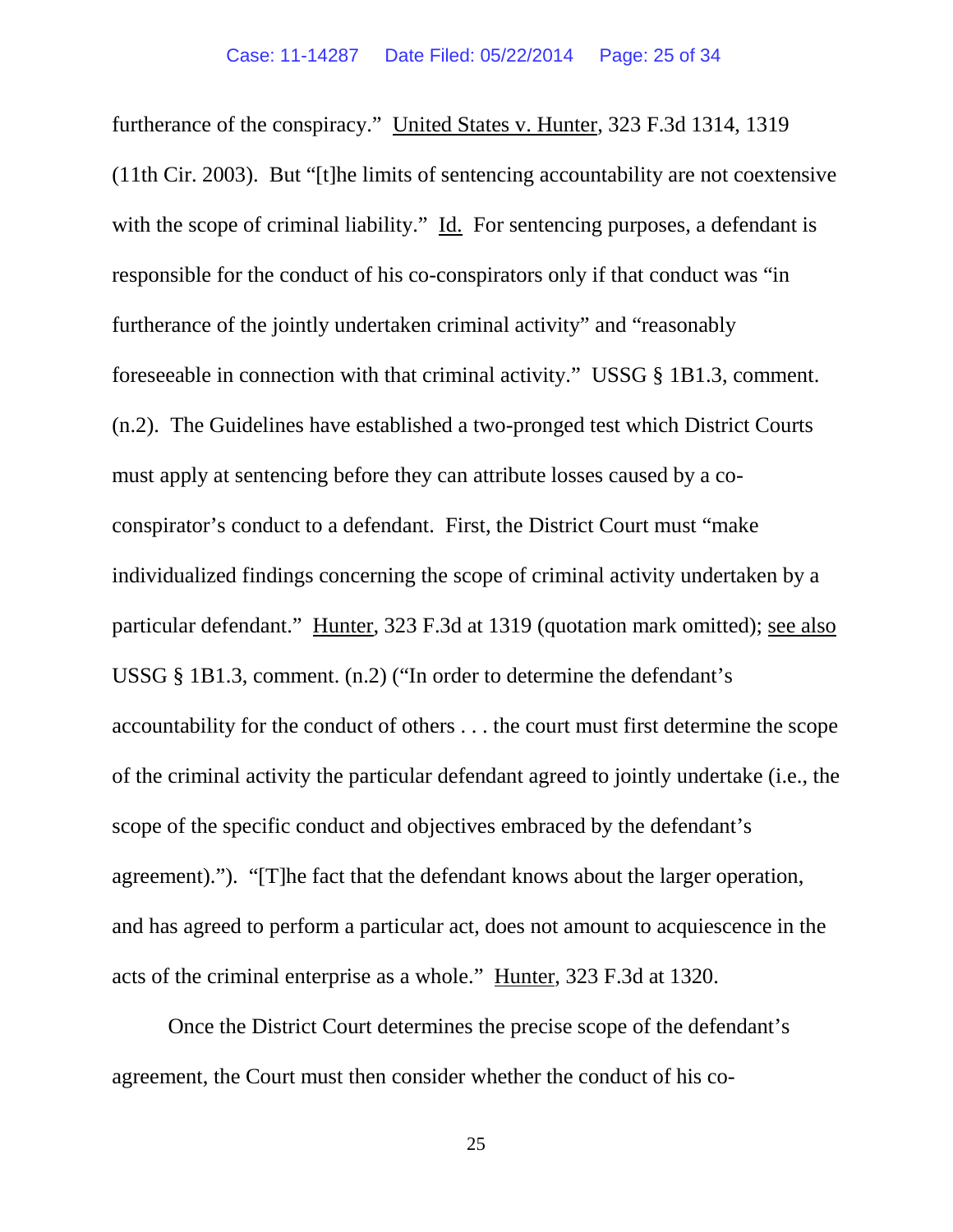conspirators was "in furtherance of, and reasonably foreseeable in connection with, the criminal activity jointly undertaken by the defendant." USSG § 1B1.3, comment. (n.2). Said another way, the defendant's sentence can only be enhanced by those reasonably foreseeable losses caused by co-conspirators acting in furtherance of the part of the conspiracy in which the defendant agreed to participate. <u>See Hunter</u>, 323 F.3d at 1319–20; <u>see also</u> USSG § 2B1.1, comment.  $(n.3(A)(i)$ –(ii)) (defining loss amount as the greater of the actual losses "that resulted from the offense" or the "pecuniary harm that was intended to result from the offense").

Here, the government has not established that Morgan Stanley's losses were the result of either Mr. Isaacson's or his co-conspirators' conduct in furtherance of the part of the conspiracy in which he agreed to participate. The District Court's "finding with regards to the scope of criminal activity that was jointly undertaken by Mr. Isaacson" was this: "Mr. Isaacson knowingly participated in a scheme to produce or create inflated valuations for what I will call the shell companies which Lancer had in its portfolio.... The purpose of this aspect of the conspiracy was to help Lancer deal with questions being asked by auditors and administrators of the Lancer Funds . . . ." Specifically, then, the District Court concluded that Mr. Isaacson agreed to jointly undertake the criminal activity of defrauding the auditors, not the investors.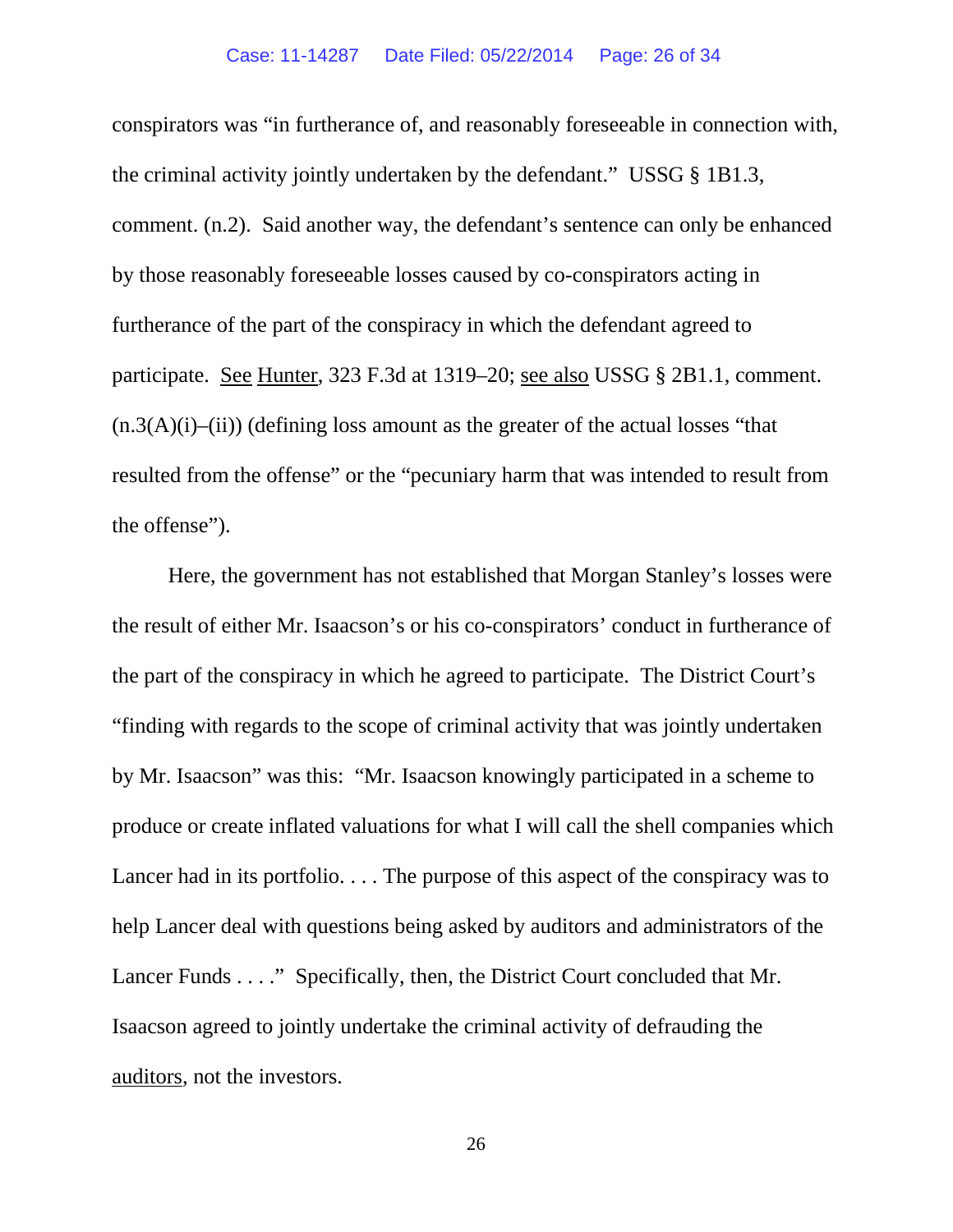As a result, to attribute Morgan Stanley's losses to Mr. Isaacson, the government was required to show that its investment was the result of acts by Mr. Isaacson or his co-conspirators taken to defraud the auditors. In assessing the link between the actions taken to further that subset of the criminal enterprise and Morgan Stanley's investment, we "must not speculate concerning the existence of a fact which would permit a more severe sentence under the guidelines." United States v. Sepulveda, 115 F.3d 882, 890 (11th Cir. 1997) (quotation marks omitted). A close look at the conspiracy to defraud the auditors and Morgan Stanley's investment reveals that far too much speculation is necessary to attribute that investment loss to the conspiracy to defraud the auditors.

Morgan Stanley never saw the valuations Mr. Isaacson helped Mr. Barbarosh to prepare. And, as the District Court noted, Morgan Stanley knew the auditors had not signed off on the Lancer Fund's financial statements for 2001, the year for which the fraudulent valuations were provided. But Morgan Stanley invested anyway. That Morgan Stanley invested knowing that the audit reports were delayed, suggesting there might be a problem, strongly supports the inference that Morgan Stanley made its investment decision entirely independent of any audit reports that would or should have been completed after Mr. Isaacson agreed to join the conspiracy. This inference is further supported by the fact that Morgan Stanley's June 28, 2002 investment was the last in a series of several investments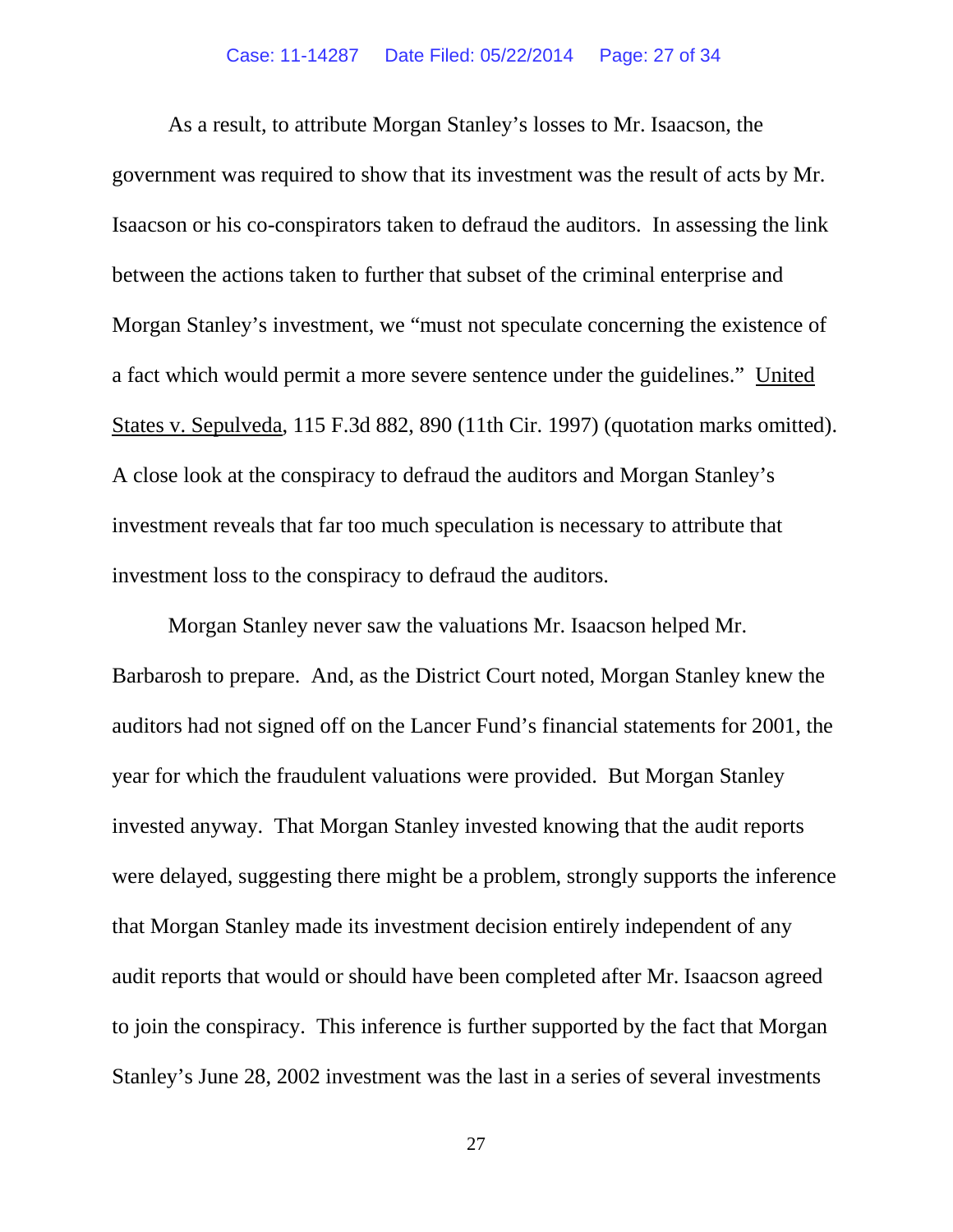Morgan Stanley made, dating back to October 2001, after doing its own due diligence. These facts preclude the government from showing that Morgan Stanley's investment "resulted from," USSG § 2B1.1, comment. (n.3(A)(i)), the conspiracy to defraud the auditors. In the words of the District Court, "Morgan Stanley was going to make this investment, and had made its own internal decision that despite significant risk factors, it was going to invest, because it thought it was a good deal, and it was willing to overlook certain red flags, like the audited financial statements for 2001 being late."

To be sure, the conspiracy to defraud the auditors delayed and possibly prevented the auditors' discovery of the fraud. In this way, the government argues, the conspiracy to defraud the auditors caused the investment because "Morgan Stanley almost certainly would have learned of Lancer's fraud if that fraud had been discovered and publicly reported by Lancer's auditors." But this hypothetical causal chain requires inference upon inference for which there is not sufficient support in the record. See Washington, 714 F.3d at 1361. Would the auditors have actually discovered the broader conspiracy to defraud the investors if not for the conspiracy to defraud the auditors? Would the auditors have made that information public? If the auditors would have unearthed the conspiracy and released that information to the public, would they have done so in time to prevent Morgan Stanley's investment?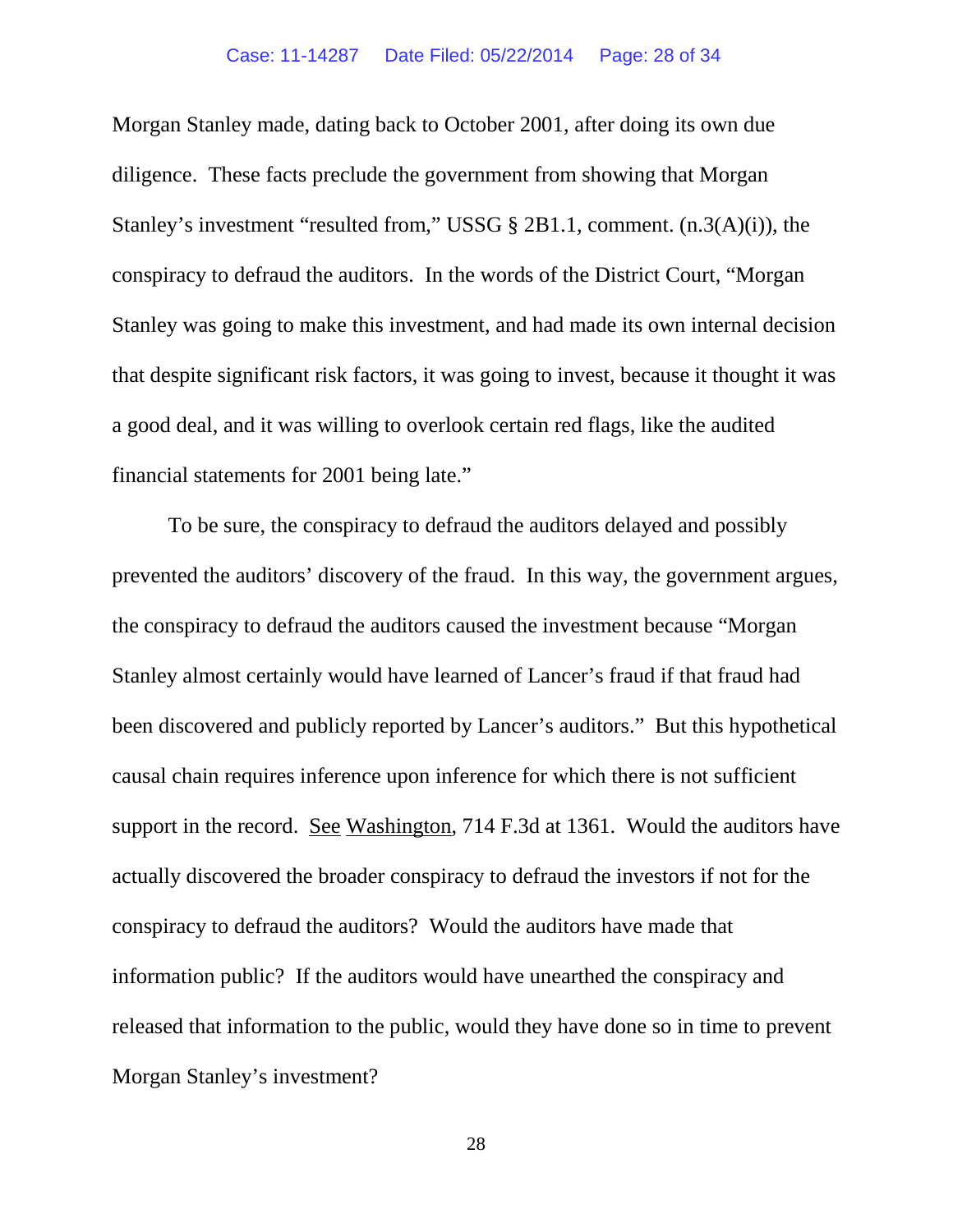The record does not support an affirmative answer to this last question. The fraudulent valuation reports Mr. Barbarosh produced were dated May 3, May 23, and June 7, 2002, and Morgan Stanley made its investment on June 28, 2002. The government acknowledged at Mr. Isaacson's sentencing that there was no evidence about the precise date on which the valuation reports were provided to the auditors. Given that the final valuation report is dated June 7 and Morgan Stanley invested on June 28, we reject the government's argument that we should infer, without more information, that without those reports, the auditors would have discovered the fraud in time to save Morgan Stanley from making this bad investment decision.

To the contrary, the evidence strongly suggests that Morgan Stanley was set on making the June 2002 investment, and does not support the inference that absent the specific conspiracy Mr. Isaacson joined, the auditors would have discovered the fraud before Morgan Stanley invested. To say that Morgan Stanley's investment resulted from the conspiracy to defraud the auditors would require a number of inferential leaps and assumptions not supported by the record. See Sepulveda, 115 F.3d at 890–91. Therefore, we conclude that the link between the conspiracy to defraud the auditors and Morgan Stanley's investment is too speculative to say the latter "resulted from" the former, as the Guidelines require. USSG § 2B1.1, comment.  $(n.3(A)(i)–(ii))$ ; Sepulveda, 115 F.3d at 890–91. The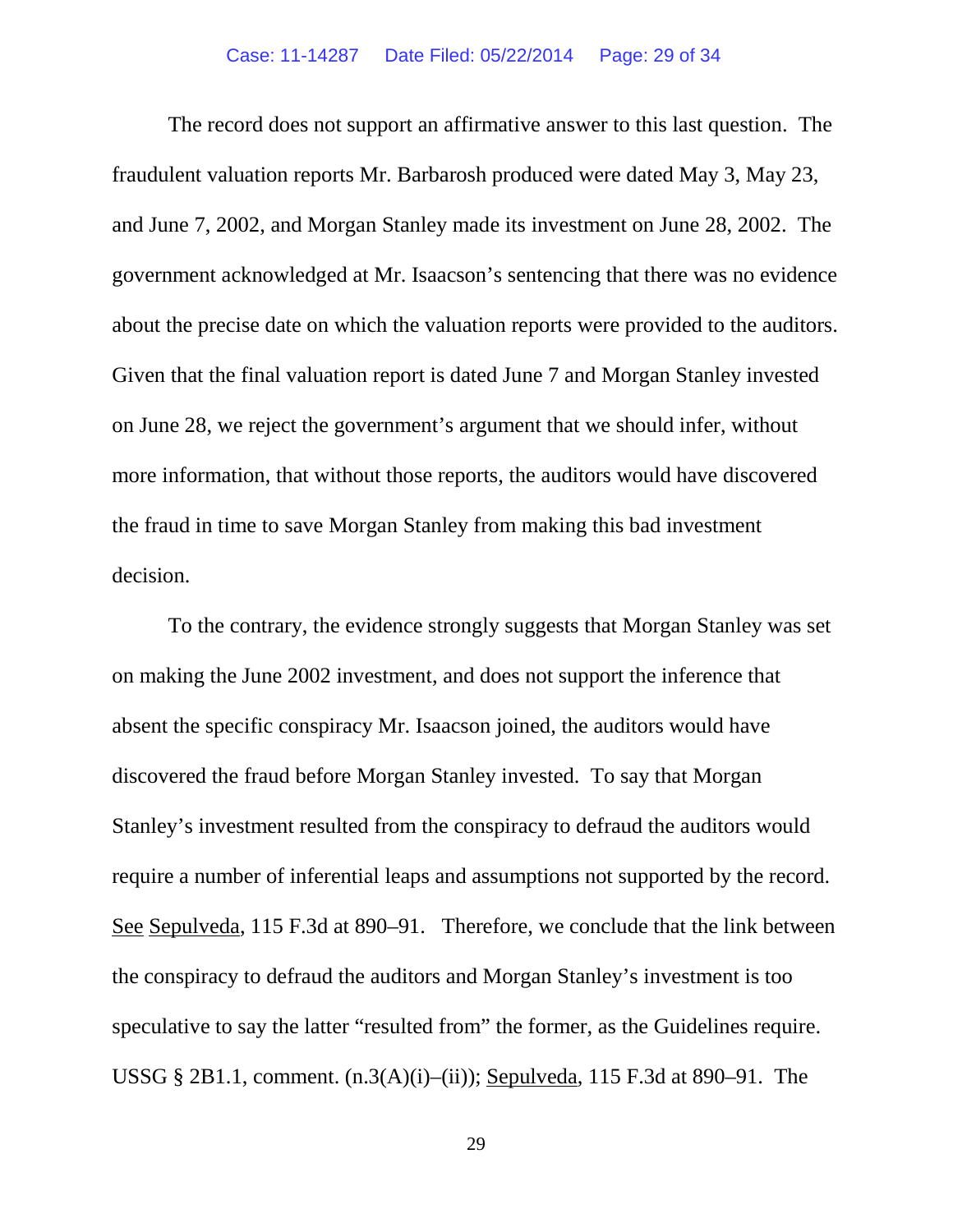District Court clearly erred in concluding otherwise and Mr. Isaacson's sentence should not have been enhanced based on Morgan Stanley's losses.

The same problem plagues the District Court's restitution order. This Court reviews the legality of a restitution order de novo, and factual findings regarding the specific amount of restitution for clear error. United States v. Huff, 609 F.3d 1240, 1247 (11th Cir. 2010). The Mandatory Victims Restitution Act requires a District Court to order restitution for any person who is "directly and proximately harmed as a result of" a defendant's participation in a conspiracy. See 18 U.S.C. § 3663A(a)(2). Because we find that the government did not carry its burden to show that Morgan Stanley's investment was the result of the conspiracy in which Mr. Isaacson participated, he cannot be ordered to pay restitution based on that investment. Cf. United States v. Dickerson, 370 F.3d 1330, 1341 (11th Cir. 2004) ("[A] criminal defendant cannot be compelled to pay restitution for conduct committed outside of the scheme, conspiracy, or pattern of criminal behavior underlying the offense of conviction.").

Mr. Isaacson's sentence is vacated and we remand this case for his resentencing without the loss amount enhancement or the \$8 million restitution order. When the District Court resentences Mr. Isaacson, it should resolve all of his remaining sentencing objections not already addressed. Because all of the objections Mr. Isaacson raised were before the District Court at the original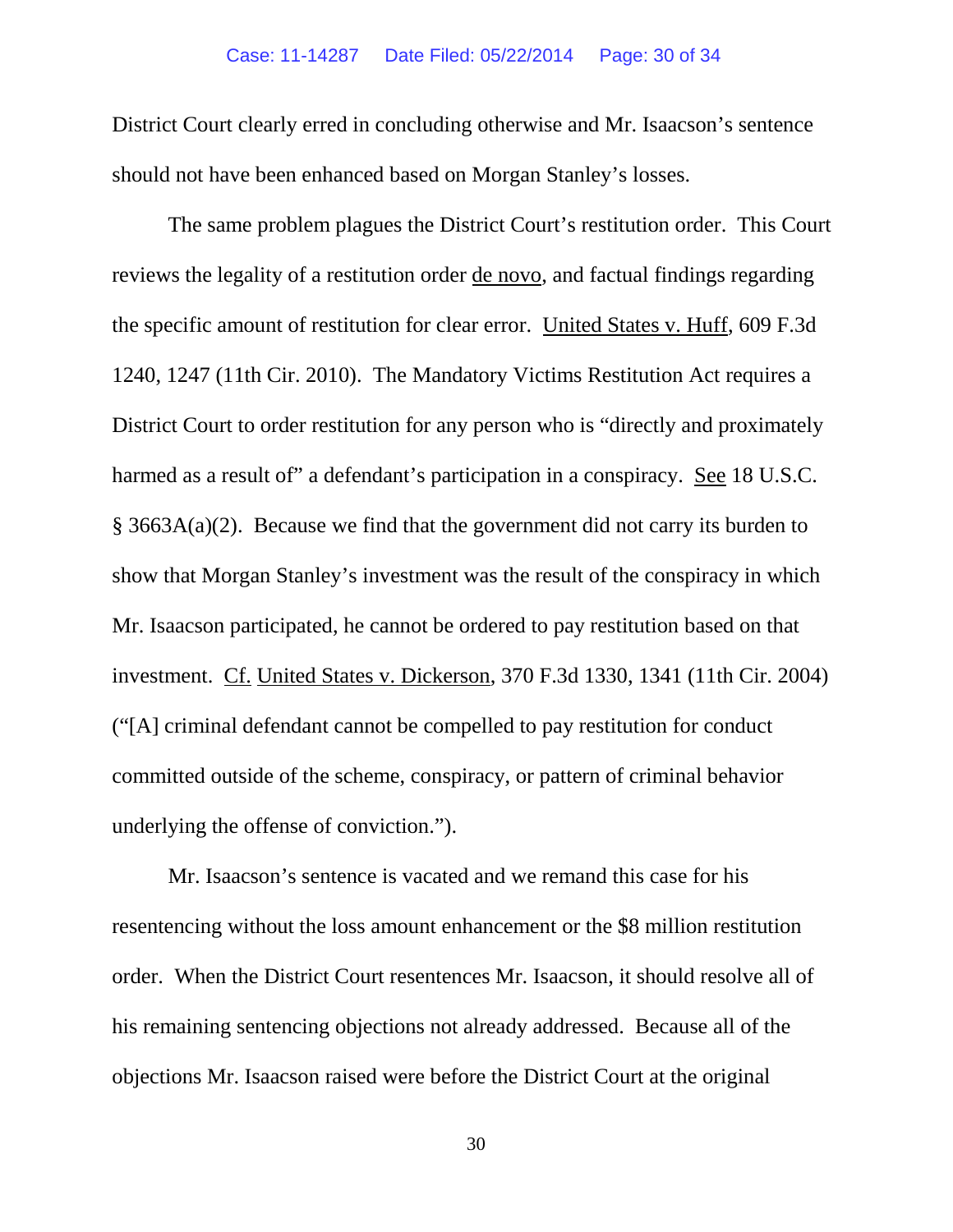sentencing, and because the Court stood ready to accept all relevant evidence from both parties going to each of those objections, we remand with instructions that the District Court is limited to the record the parties previously made as to those objections. See Washington, 714 F.3d at 1362 (describing situations in which this Court will not remand for further evidentiary hearings after a defendant's successful appeal). The same evidentiary limitation applies to the District Court's reconsideration of the appropriate restitution amount. The government has already had an opportunity to litigate the restitution question, and did not appeal the District Court's denial of the government's request to present further evidence on restitution.

# **VII. The Rule 33 Motion**

Mr. Isaacson's second appeal challenges the District Court's denial of his Federal Rule of Criminal Procedure 33 motion for a new trial and an evidentiary hearing based on the prosecutor's failure to disclose that his wife was a lawyer at the law firm representing Mr. Barbarosh.

We review a District Court's denial of a Rule 33 motion for a new trial and an evidentiary hearing for abuse of discretion. United States v. Thompson, 422 F.3d 1285, 1294–95 (11th Cir. 2005); United States v. Schlei, 122 F.3d 944, 990 (11th Cir. 1997). Mr. Isaacson presents two reasons the District Court should have granted the motion: (1) because the prosecutor's recusal was required by statute,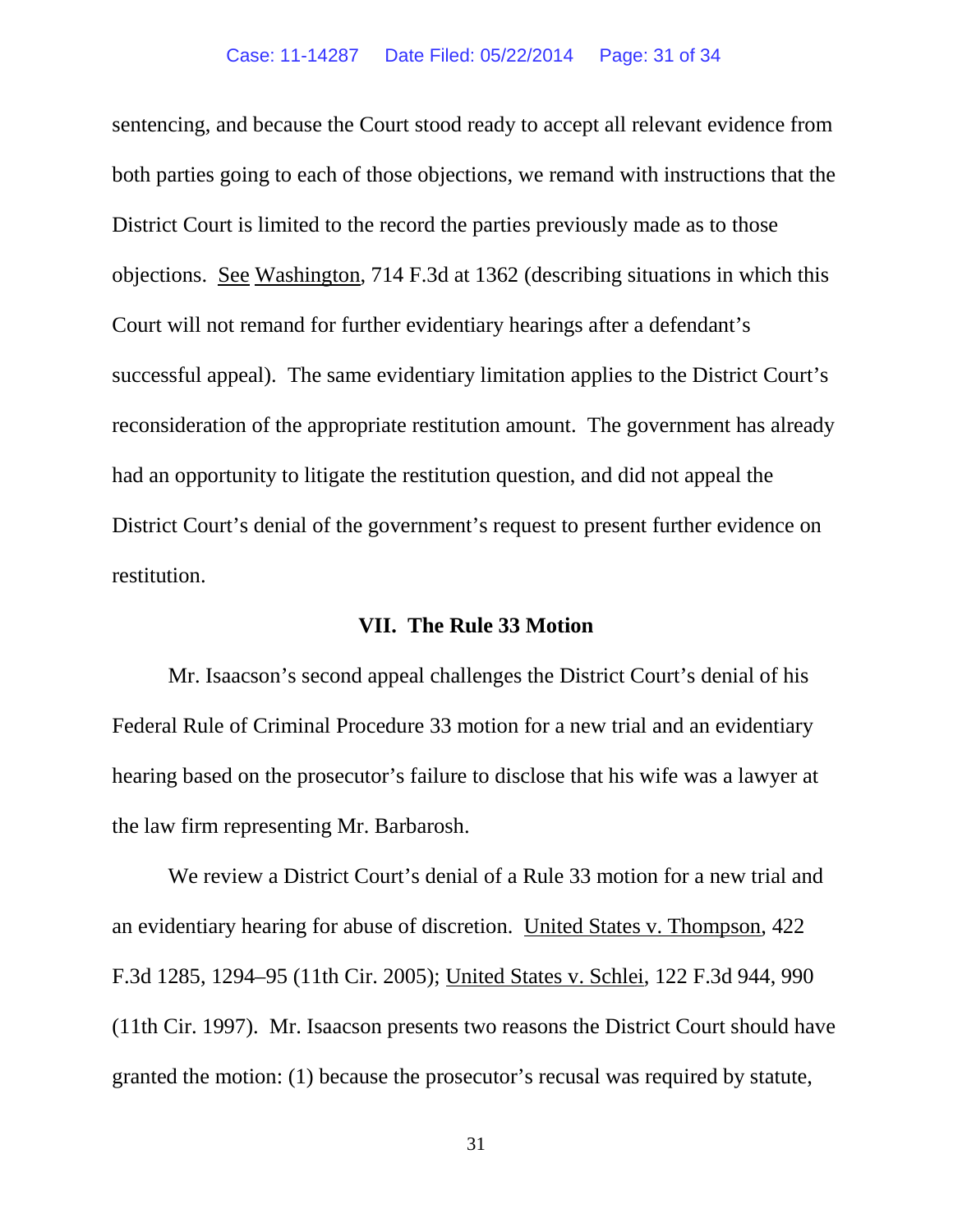see 28 U.S.C. § 528 (providing that a prosecutor is not supposed to participate in a prosecution "if such participation may result in a personal, financial, or political conflict of interest, or the appearance thereof"); or alternatively (2) because the alleged conflict should have been disclosed pursuant to Brady v. Maryland, 373 U.S. 83, 83 S. Ct. 1194 (1963).

Both of these claims miss the mark. First, the prosecutor was not required to recuse himself under § 528. The prosecutor's wife had no involvement in Mr. Barbarosh's defense and did not even work in the firm's criminal defense practice group. Beyond that, she was only employed as an at-will, part-time attorney and was paid an hourly wage. See United States ex rel. Weinberger v. Equifax, Inc., 557 F.2d 456, 463–64 (5th Cir. 1977) (holding that a District Court judge was not required to recuse himself<sup>[11](#page-31-0)</sup> where the judge's son was an attorney with the firm representing one of the parties because the son's "salary interest as an associate is too remote" to give rise to any arguable conflict);<sup>[12](#page-31-1)</sup> see also United States v. Reagan, 725 F.3d 471, 488 (5th Cir. 2013) (noting that the "mere fact that the prosecutor's husband worked at a firm that represented one of the witnesses did not create a conflict, as [the defendant] did not show that the prosecutor or her husband

<span id="page-31-0"></span> $11$  It bears mention that a stronger showing of a conflict is generally required for prosecutorial recusal than judicial recusal. Young v. United States ex rel. Vuitton et Fils S.A., 481 U.S. 787, 811, 107 S. Ct. 2124, 2139 (1987) (plurality).

<span id="page-31-1"></span> $12$  In Bonner v. City of Prichard, 661 F.2d 1206 (11th Cir. 1981) (en banc), we adopted as binding precedent all decisions of the former Fifth Circuit handed down before October 1, 1981. Id. at 1209.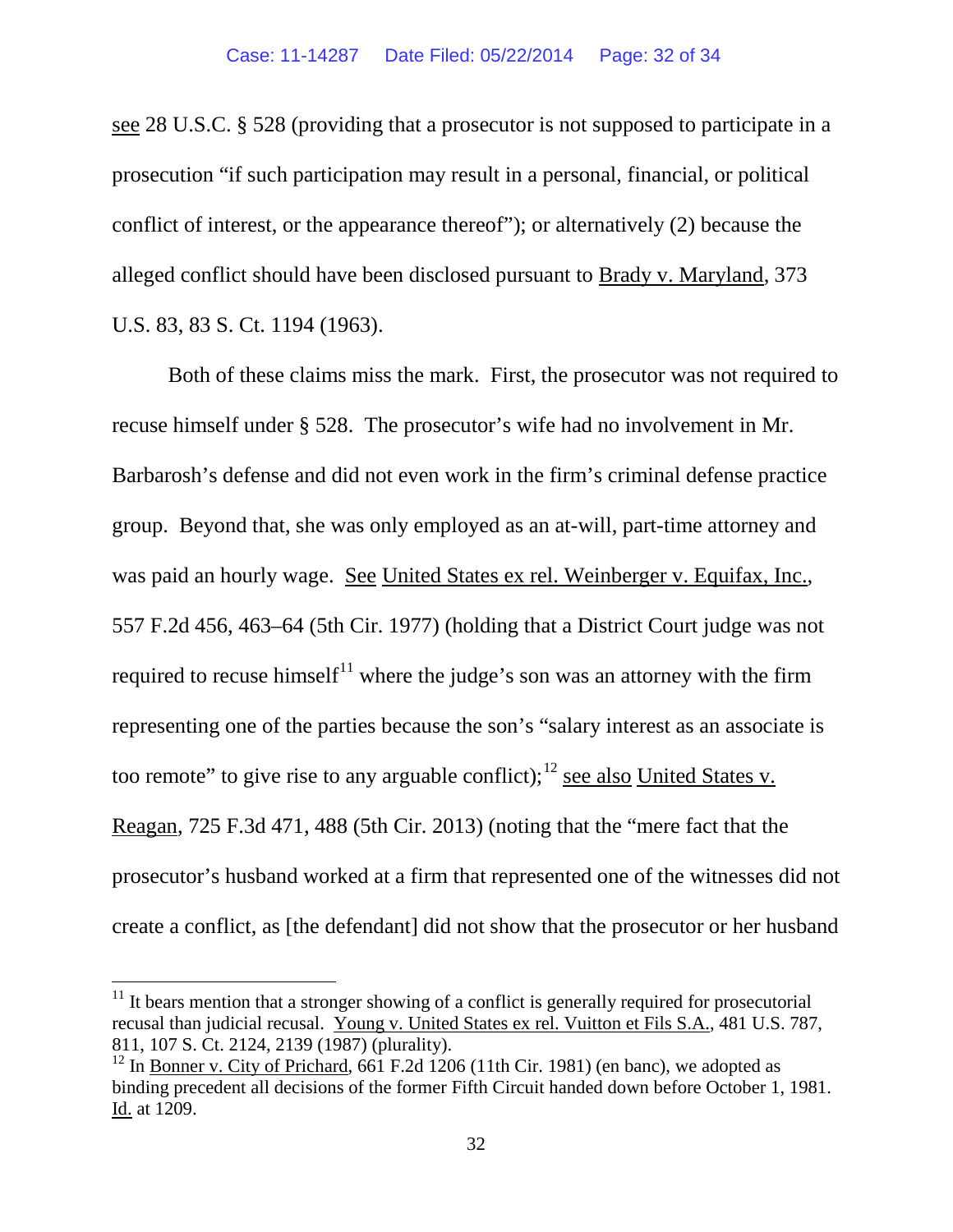had a financial stake in the outcome of [the defendant's] trial creating a conflict or requiring her disqualification," even though the prosecutor's husband was a partner rather than an associate). Because Mr. Isaacson cannot show that the prosecutor or his wife had any financial interest in a good outcome for Mr. Barbarosh, there is no conflict of interest that would have required the prosecutor's recusal. The District Court was right to deny Mr. Isaacson's Rule 33 motion based on the statutory recusal provision.

To the extent Mr. Isaacson raises a Brady claim that disclosure of the conflict was required even if recusal was not, the challenge is still without merit. While there may be some cases where an arguable prosecutorial conflict must be disclosed even if recusal is not statutorily required, this is not one of them. To prevail on a Rule 33 motion based on an alleged Brady violation, a defendant must show that there is a reasonable probability the outcome would have been different had the evidence been disclosed. See United States v. Vallejo, 297 F.3d 1154, 1164 (11th Cir. 2002) (noting that defendants must prove four things, including prejudice, before a Rule 33 motion based on a Brady violation will be granted).

Mr. Isaacson has shown no reasonable probability that the outcome would have been different if his attorney had been able to cross examine Mr. Barbarosh about the prosecutor's alleged conflict of interest. There is substantial evidence implicating Mr. Isaacson in the conspiracy, and his attorney examined Mr.